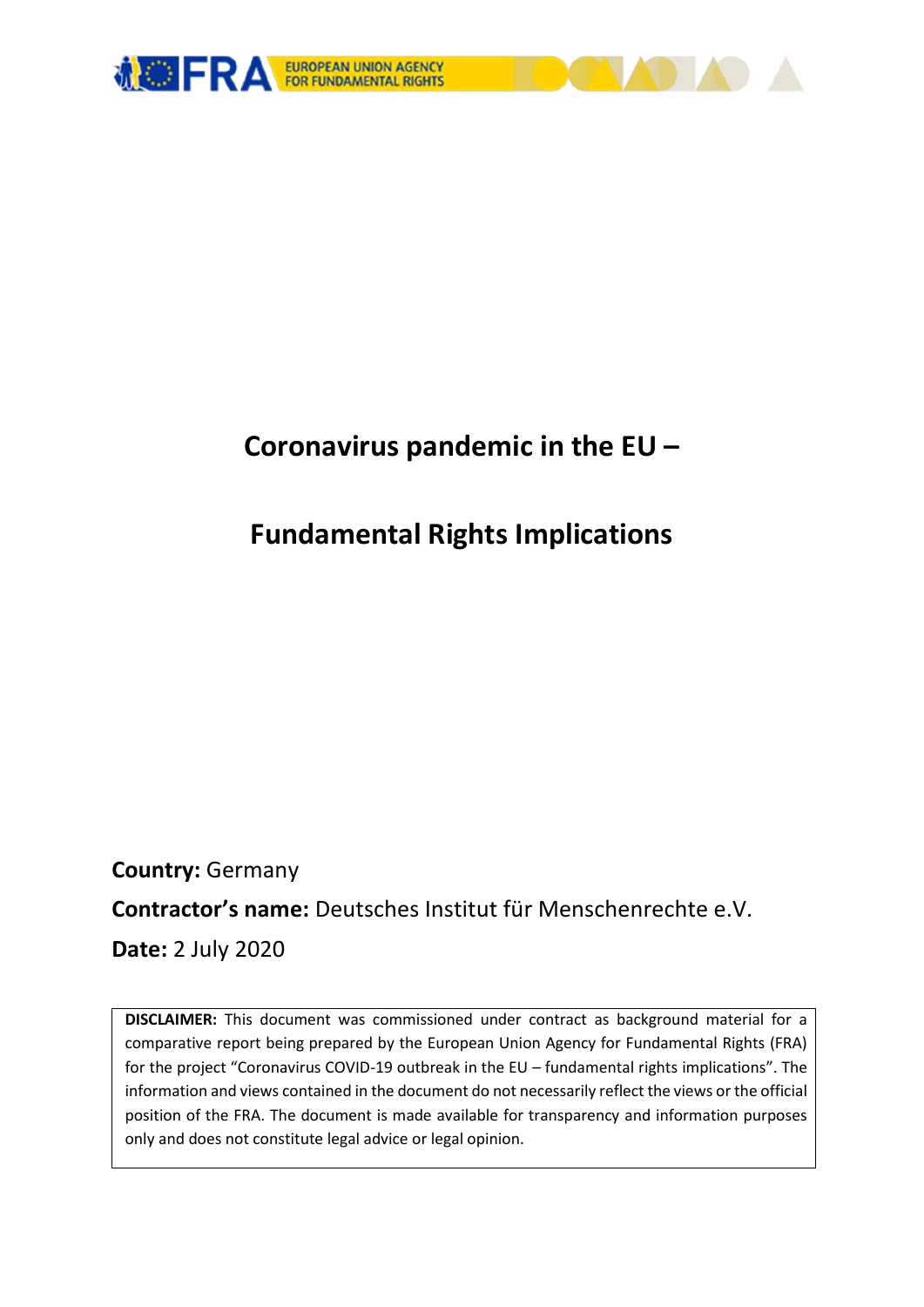## **1 Measures taken by government/public authorities**

## **1.1 Emergency laws/states of emergency**

*Provide information on emergency laws/declarations of states of emergency, including actions taken by police to enforce them and court rulings concerning the legality of such measures. Please include in particular information on developments relating to the protection of the right of association/demonstration; for example, with respect to the public gatherings that took place concerning the death of George Floyd, or other such events.*

As of 30 June 2020, no state of emergency has been declared for Germany. However, the Bundestag declared an 'epidemic situation of national relevance' in March, which granted more powers to the Ministry of Health. The liberal opposition party FDP demanded in a motion of 16 June 2020 for this situation to be lifted by the Bundestag, as the incidence of infection had decreased.<sup>1</sup> According to media reports, however, this is currently not likely to be implemented.<sup>2</sup>

Asthere is no state of emergency, court decisions only refer to individual measures under the Infection Protection Law (*Infektionsschutzgesetz*, *IfSG*), including, for example, measures relating to assemblies. With regard to assemblies, most *Länder* have lifted general limitations on the number of participants, however, hygiene concepts are required and distancing rules have to be complied with and numbers may be limited if this is not possible.<sup>3</sup> Court decisions on assemblies and limitations on assemblies had been made in the months before: For example, urgent motions against the limitation of the number of participants in an assembly up to 5,000 people or against the rules on distancing were rejected by the courts.<sup>4</sup>

In Germany, too, there were protests concerning the death of George Floyd in about 20 cities in June. For instance, 14,000 people protested in Hamburg, 15,000 people in Berlin and 25,000 people in Munich.<sup>5</sup> Politicians supported the message of the protests, but some of them, including the Federal Minister of Health, the Berlin Senator of Health and members of the Bundestag, criticised, that in the

1

[https://www.bundesverfassungsgericht.de/SharedDocs/Entscheidungen/DE/2020/05/qk20200531\\_1bvq0063](https://www.bundesverfassungsgericht.de/SharedDocs/Entscheidungen/DE/2020/05/qk20200531_1bvq006320.html) [20.html](https://www.bundesverfassungsgericht.de/SharedDocs/Entscheidungen/DE/2020/05/qk20200531_1bvq006320.html) ; Higher Administrative Court Baden-Württemberg (Verwaltungsgerichtshof Baden-Württemberg), decision of 30 May 2020, case no. 1 S 1651/20, available at [http://lrbw.juris.de/cgi](http://lrbw.juris.de/cgi-bin/laender_rechtsprechung/document.py?Gericht=bw&nr=31401)[bin/laender\\_rechtsprechung/document.py?Gericht=bw&nr=31401](http://lrbw.juris.de/cgi-bin/laender_rechtsprechung/document.py?Gericht=bw&nr=31401)

<sup>1</sup> Germany, German Parliament (Bundestag), 'Antrag: Epidemische Lage von nationaler Tragweite beenden – Bevölkerung schützen, Parlamentsrechte wahren', 16 June 2020, available at <https://dip21.bundestag.de/dip21/btd/19/200/1920046.pdf>

<sup>&</sup>lt;sup>2</sup> Der Spiegel, 'FDP fordert Ende des Pandemie-Notfalls', 12 Juni 2020, available at

[https://www.spiegel.de/politik/deutschland/corona-fdp-fordert-ende-des-pandemie-notfalls-a-cfa08e47-](https://www.spiegel.de/politik/deutschland/corona-fdp-fordert-ende-des-pandemie-notfalls-a-cfa08e47-3509-4592-b084-8f35591a82f1?sara_ecid=soci_upd_KsBF0AFjflf0DZCxpPYDCQgO1dEMph) [3509-4592-b084-8f35591a82f1?sara\\_ecid=soci\\_upd\\_KsBF0AFjflf0DZCxpPYDCQgO1dEMph](https://www.spiegel.de/politik/deutschland/corona-fdp-fordert-ende-des-pandemie-notfalls-a-cfa08e47-3509-4592-b084-8f35591a82f1?sara_ecid=soci_upd_KsBF0AFjflf0DZCxpPYDCQgO1dEMph) 

<sup>3</sup> Tagessschau, 'Lockerung der Corona-Regeln: Thüringen geht am weitesten', 13 June 2020 available at <https://www.tagesschau.de/inland/coronakrise-lockerungen-laender-103.html>

<sup>4</sup> Germany, Federal Constitutional Court (Bundesverfassungsgericht), decision of 31 May 2020, case no. 1 BvQ 63/20, available at

<sup>5</sup> Die Zeit, 'Zehntausende Menschen protestieren deutschlandweit gegen Rassismus', 6 June 2020, available at [https://www.zeit.de/gesellschaft/zeitgeschehen/2020-06/demonstration-anti-rassismus-polizeigewalt](https://www.zeit.de/gesellschaft/zeitgeschehen/2020-06/demonstration-anti-rassismus-polizeigewalt-deutschland-protest-black-lives-matter)[deutschland-protest-black-lives-matter](https://www.zeit.de/gesellschaft/zeitgeschehen/2020-06/demonstration-anti-rassismus-polizeigewalt-deutschland-protest-black-lives-matter)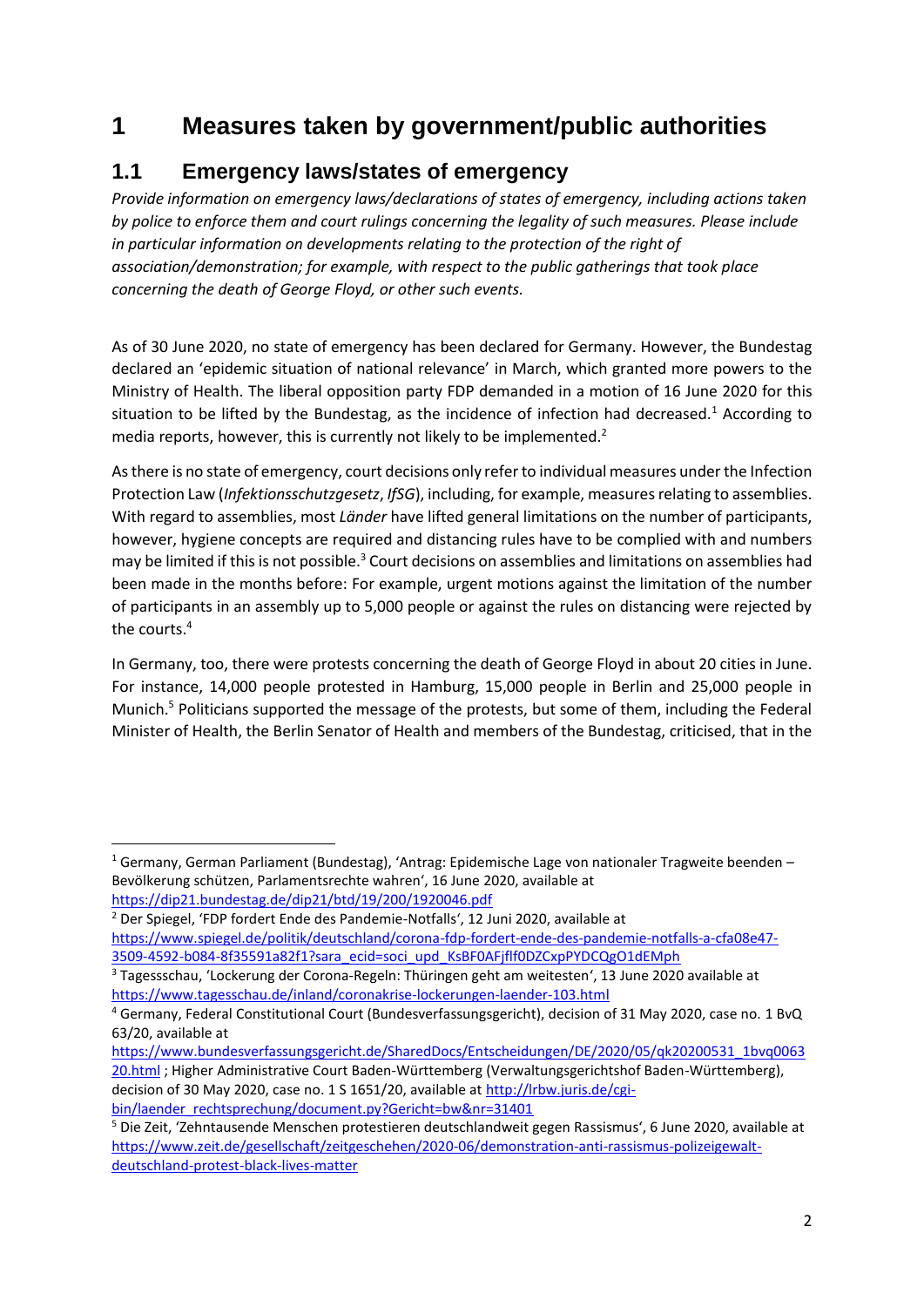large groups of people, distancing rules were not respected and protesters did not wear masks.<sup>6</sup> As far as can be seen, no court decisions were made in connection with the Black Lives Matter protests.

## **1.2 Measures affecting the general population**

#### **1.2.1 Social distancing**

*Focus on:* 

**.** 

- *Lifting of stay at home restrictions, and measures/rules for general physical distancing when in public or at home.*
- *Enforcement and penalties.*

The Federal Government and the governments of the *Länder* adopted new (not legally binding) guidelines to deal with the corona pandemic on 17 June, to ensure uniform regulations in all *Länder*. It is up to the *Länder* to issue concrete regulations, which are implemented by the local administrative authorities. This enables them to respond to regional differences and epidemiological situations. Despite the steadily decreasing number of infections, the Federal Government and the *Länder* agreed in June that certain 'basic measures' for infection protection will continue to apply. These include a minimum distance of 1.5 metres, the wearing of mouth and nose protection in certain public areas, increased hygiene measures and contact restrictions.<sup>7</sup> The concrete implementation through the regulations of the Länder differs considerably.<sup>8</sup> For instance, regarding contact restrictions, there are regulations on the allowed gathering of people according to the number of households (usually two), or according to the number of persons in general, varying between 5 and 20 persons in the individual *Länder*. <sup>9</sup> Thuringia was the first state to order on 13 June that contact restrictions no longer applied, which was partly criticised by other *Länder*.<sup>10</sup> In Brandenburg, contact restrictions also ceased to apply on 15 June and in Berlin on 27 June. The other *Länder* continued to maintain the restrictions for the time being. Compulsory masks and distance regulations still apply everywhere.<sup>11</sup> In Berlin, the regulation passed on 23 June stipulated even that a violation of the obligation to wear masks would be fined with 50 - 500 euros. $12$ .

<sup>6</sup> Radio Berlin Brandenburg 24, 'Kritik an mangelhaftem Infektionsschutz bei Demos in Berlin', 7 June 2020, available a[t https://www.rbb24.de/politik/beitrag/2020/06/reaktionen-silent-protest-infektionsschutz](https://www.rbb24.de/politik/beitrag/2020/06/reaktionen-silent-protest-infektionsschutz-masken-kalayci-spahn.html)[masken-kalayci-spahn.html](https://www.rbb24.de/politik/beitrag/2020/06/reaktionen-silent-protest-infektionsschutz-masken-kalayci-spahn.html) ; Tagesschau, 'Spahn sieht Menschenmengen bei Demos mit Sorge', 6 June 2020, available a[t http://www.tagesschau.de/newsticker/liveblog-georgefloyd-101.html#Spahn-in-Sorge-wegen](http://www.tagesschau.de/newsticker/liveblog-georgefloyd-101.html#Spahn-in-Sorge-wegen-dichten-Gedraenges-bei-Demonstrationen)[dichten-Gedraenges-bei-Demonstrationen](http://www.tagesschau.de/newsticker/liveblog-georgefloyd-101.html#Spahn-in-Sorge-wegen-dichten-Gedraenges-bei-Demonstrationen)

<sup>&</sup>lt;sup>7</sup> Links to the regulations of the individual *Länder* can be found here: *https://www.bundesregierung.de/breg*[de/themen/coronavirus/corona-bundeslaender-1745198](https://www.bundesregierung.de/breg-de/themen/coronavirus/corona-bundeslaender-1745198)

<sup>8</sup> Tagesschau, 'Lockerungen der Corona-Regeln: Thüringen geht am weitesten', 13 June 2020, available at <https://www.tagesschau.de/inland/coronakrise-lockerungen-laender-103.html>

<sup>9</sup> Tagesschau, 'Lockerungen der Corona-Regeln: Thüringen geht am weitesten', 13 June 2020, available at <https://www.tagesschau.de/inland/coronakrise-lockerungen-laender-103.html>

<sup>10</sup> Tagesschau, 'Lockerungen der Corona-Regeln: Thüringen geht am weitesten', 13 June 2020, available at <https://www.tagesschau.de/inland/coronakrise-lockerungen-laender-103.html>

<sup>11</sup> Zweites Deutsches Fernsehen, 'Corona-Regeln: Wo die Bundesländer lockern – und verschärfen', 30 June 2020, available a[t https://www.zdf.de/nachrichten/politik/coronavirus-bundeslaender-lockerungen-100.html](https://www.zdf.de/nachrichten/politik/coronavirus-bundeslaender-lockerungen-100.html)

<sup>&</sup>lt;sup>12</sup> Berlin, 'Bußgeldkatalog zur Ahndung von Verstößen gegen die SARS-CoV-2-Infektionsschutzverordnung in Berlin', 27 June 2020, available at

[https://www.berlin.de/corona/massnahmen/verordnung/bussgeldkatalog/#headline\\_1\\_7](https://www.berlin.de/corona/massnahmen/verordnung/bussgeldkatalog/#headline_1_7)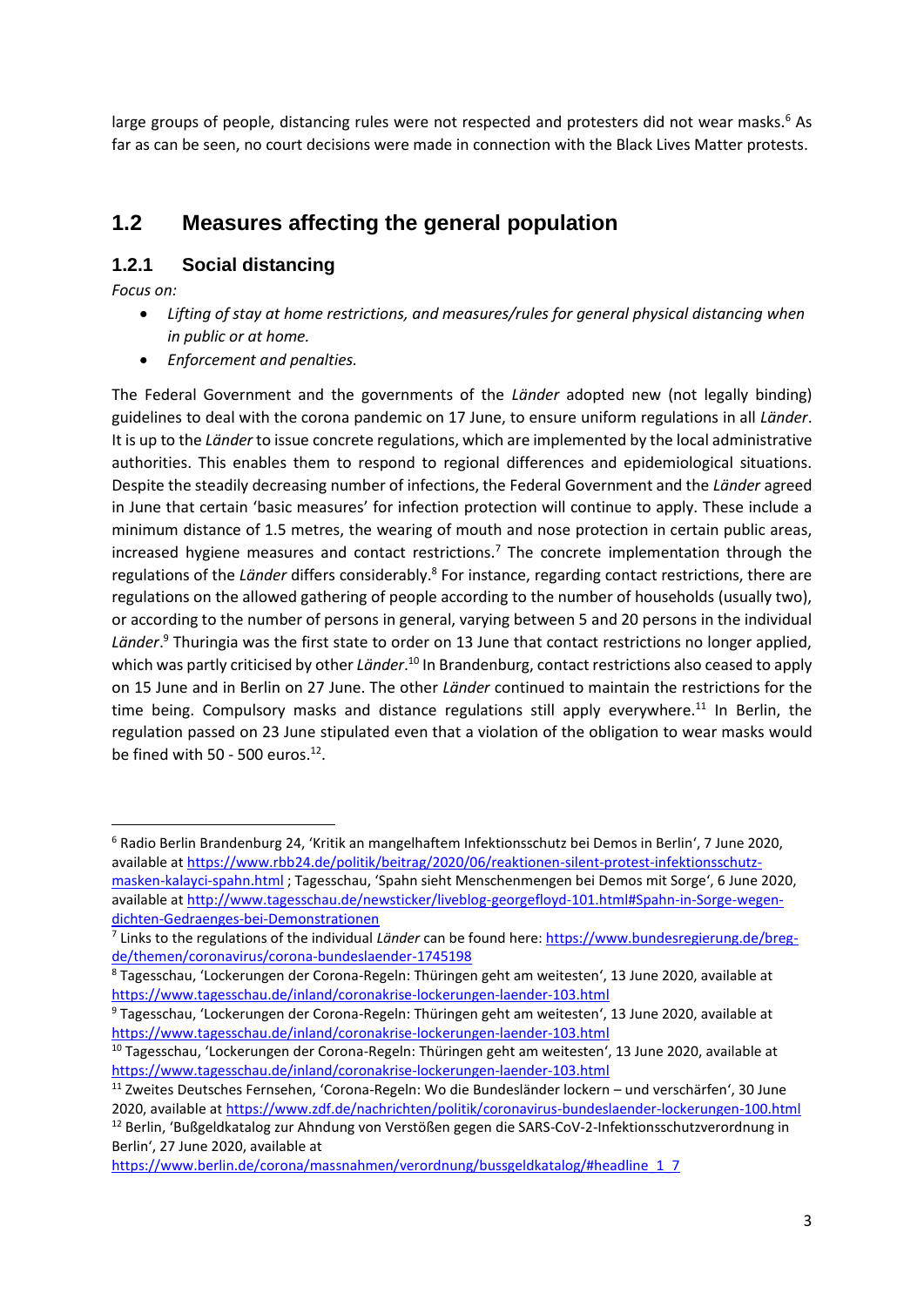In North Rhine-Westphalia, there were regional outbreaks of COVID-19, which led to a locally limited intensification of the measures: After more than 1,500 COVID-19- infections in a slaughterhouse<sup>13</sup>, measures similarly strict to those in March were imposed again for a week in the two affected districts (*Landkreise*) of Gütersloh and Warendorf, i.e. gatherings only allowed with people of one's own household or in groups of two, closure of facilities, schools and daycare centres (see also 1.2.2 Education and 1.2.3 Work). $^{14}$ 

### **1.2.2 Education**

*Focus on:*

1

- *Steps to reopen educational institutions (schools, third level and kindergartens). Include any specific measures aimed at children from socioeconomically disadvantaged backgrounds.*
- *Measures to protect students and staff as they return to educational institutions (e.g. related to physical distancing, shift patterns, health and hygiene, etc.).*

The Federal Government and the *Länder* stated in June that – if the infection rate remained low – the *Länder* would aim to return to regular classroom schooling on the basis of protection and hygiene concepts after the summer holidays at the latest. Furthermore, it was agreed that a return from emergency care to regular childcare services should be achieved as soon as possible.<sup>15</sup>

Before this background, the distance regulations were a much-discussed point. The union of education and science (*Gewerkschaft Erziehung und Wissenschaft, GEW*), for example, demanded for the minimum distance of 1.5 metres to be maintained at schools.<sup>16</sup> However, in several *Länder*, courts decided that the health protection of teachers could be guaranteed without distance regulations, provided that primary school pupils have a permanent teacher and are separated from the other groups.<sup>17</sup> On 18 June, the Conference of Education Ministers laid down conditions for the return to

[24553a8128cd?sara\\_ecid=soci\\_upd\\_KsBF0AFjflf0DZCxpPYDCQgO1dEMph](https://www.spiegel.de/panorama/bildung/schule-diese-punkte-muessen-vor-der-schuloeffnung-von-den-kultusministern-geklaert-werden-a-87e4f8a9-4fce-4eb9-9c14-24553a8128cd?sara_ecid=soci_upd_KsBF0AFjflf0DZCxpPYDCQgO1dEMph)

[anhalt.de/bsst/document/JURE200008708](https://www.landesrecht.sachsen-anhalt.de/bsst/document/JURE200008708) ; Higher Administrative Court Saxony (Oberverwaltungsgericht Sachsen), decision of 10 June 2020, case no. 3 B 194/20, available at

<sup>&</sup>lt;sup>13</sup> Die Zeit, 'Zahl infizierter Tönnies-Werksmitarbeiter steigt auf über 1.500<sup>°</sup>, 22 June 2020, available at [https://www.zeit.de/wirtschaft/unternehmen/2020-06/toennies-corona-ausbruch-guetersloh-lockdown](https://www.zeit.de/wirtschaft/unternehmen/2020-06/toennies-corona-ausbruch-guetersloh-lockdown-armin-laschet)[armin-laschet](https://www.zeit.de/wirtschaft/unternehmen/2020-06/toennies-corona-ausbruch-guetersloh-lockdown-armin-laschet)

<sup>14</sup> North-Rhine Westphalia, Ministry of Labour, Health and Social Affairs (Ministerium für Arbeit, Gesundheit und Soziales), 'Verordnung zum Schutz vor Neuinfizierungen mit dem Coronavirus SARS-CoV-2 in Regionen mit besonderem Infektionsgeschehen', 23 June 2020, available at

[https://www.land.nrw/sites/default/files/asset/document/mags\\_23.06.2020\\_coronaregionalverordnung.pdf](https://www.land.nrw/sites/default/files/asset/document/mags_23.06.2020_coronaregionalverordnung.pdf) <sup>15</sup> Germany, Federal Government (Bundesregierung), 'Besprechung der Bundeskanzlerin mit den Regierungschefs der Länder', 17 June 2020, available at

[https://www.bundesregierung.de/resource/blob/973812/1761548/94bdb647e1b03200d8430ee22e504ea9/2](https://www.bundesregierung.de/resource/blob/973812/1761548/94bdb647e1b03200d8430ee22e504ea9/2020-06-17-infektionen-data.pdf?download=1) [020-06-17-infektionen-data.pdf?download=1](https://www.bundesregierung.de/resource/blob/973812/1761548/94bdb647e1b03200d8430ee22e504ea9/2020-06-17-infektionen-data.pdf?download=1)

<sup>&</sup>lt;sup>16</sup> Der Spiegel, 'Diese Punkte müssen vor der Schulöffnung geklärt werden', 18 June 2020, available at [https://www.spiegel.de/panorama/bildung/schule-diese-punkte-muessen-vor-der-schuloeffnung-von-den](https://www.spiegel.de/panorama/bildung/schule-diese-punkte-muessen-vor-der-schuloeffnung-von-den-kultusministern-geklaert-werden-a-87e4f8a9-4fce-4eb9-9c14-24553a8128cd?sara_ecid=soci_upd_KsBF0AFjflf0DZCxpPYDCQgO1dEMph)[kultusministern-geklaert-werden-a-87e4f8a9-4fce-4eb9-9c14-](https://www.spiegel.de/panorama/bildung/schule-diese-punkte-muessen-vor-der-schuloeffnung-von-den-kultusministern-geklaert-werden-a-87e4f8a9-4fce-4eb9-9c14-24553a8128cd?sara_ecid=soci_upd_KsBF0AFjflf0DZCxpPYDCQgO1dEMph)

<sup>&</sup>lt;sup>17</sup> Higher Administrative Court Saxony-Anhalt (Oberverwaltungsgericht Sachsen-Anhalt), decision of 15 June 2020, case no. 3 R 111/20, available at [https://www.landesrecht.sachsen-](https://www.landesrecht.sachsen-anhalt.de/bsst/document/JURE200008708)

<https://www.justiz.sachsen.de/ovgentschweb/documents/20B194.B01.pdf>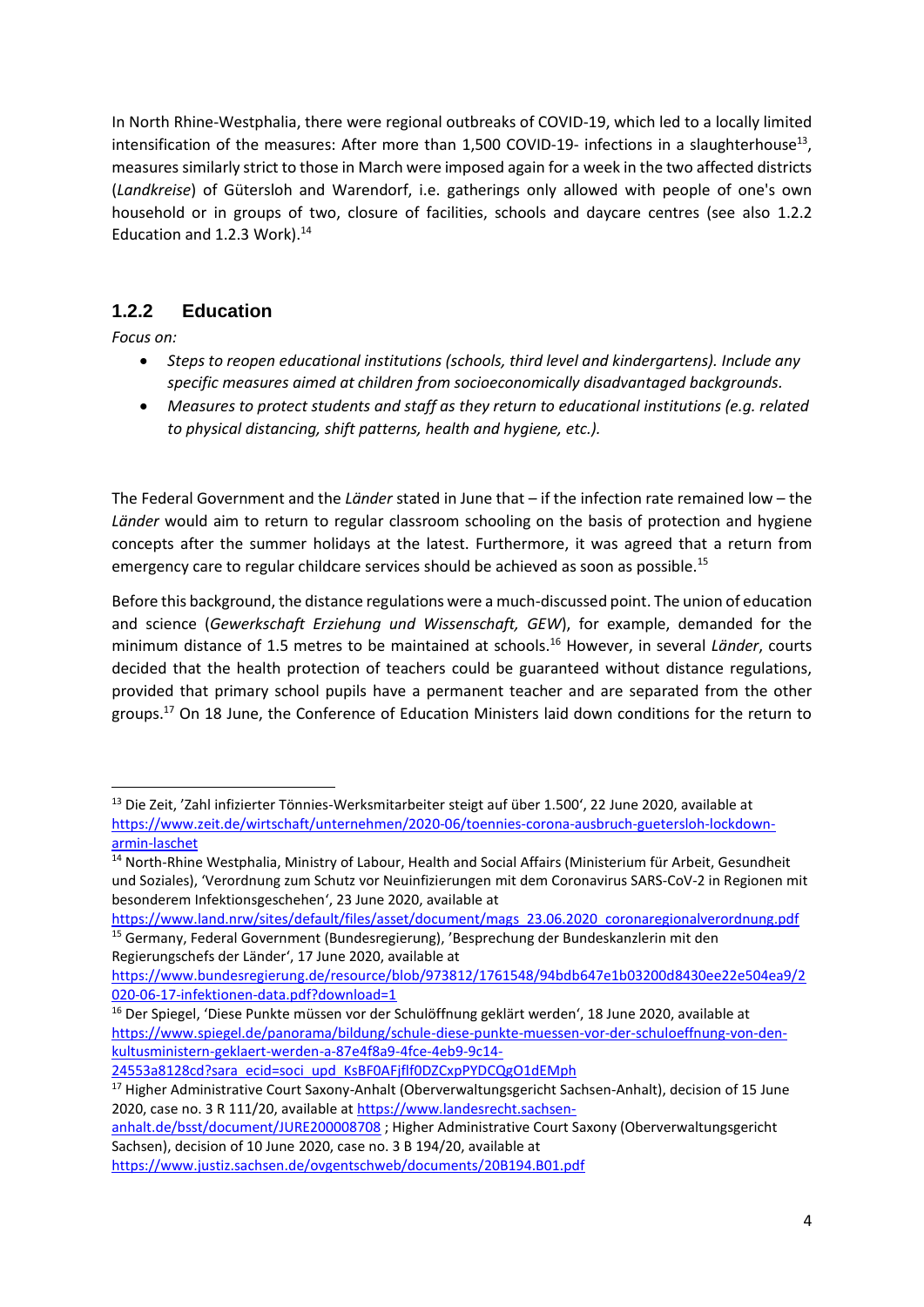regular schooling after the summer holidays, including the continued application of protective and hygienic measures, but without the minimum distance of 1.5 metres.<sup>18</sup>

Generally speaking, opening of schools and day-care centres was still very limited in June and children were only able to attend school for a limited period of time, in a mix of distance and attendance teaching. Furthermore, regional outbreaks of COVID-19 with high levels of new infections led to temporary school closures in the city of Göttingen<sup>19</sup>, the district of Gütersloh<sup>20</sup> and the district of Warendorf.<sup>21</sup>

The regulations of the individual *Länder* on schools differed. While Bavaria, for example, still had distance rules, classes were divided and groups were taught in weekly rotation<sup>22</sup>, a larger group of *Länder*, including for instance North Rhine-Westphalia, Saxony and Saxony-Anhalt, allowed primary school pupils to attend school daily again from 15 June onwards, and in Thuringia all pupils could again take part in adapted face-to-face teaching.<sup>23</sup> After the emergency care in the day care centres had been opened step by step since 11 May<sup>24</sup>, the day care centres returned to regular operation for all children in June for the most part, but with conditions and restrictions<sup>25</sup>.

Another point of discussion is the provision of COVID-19 tests at schools. So far, there are no uniform regulations for periodic tests for teachers. Brandenburg, for example, announced that teachers could get tested voluntarily every two weeks for an initial period of three months, while other *Länder* are planning random tests. The prime ministers and the Chancellor agreed that the tests would be paid for by health insurances.<sup>26</sup>

As far as universities are concerned, it is still the case that the *Länder* decide on their own responsibility on the gradual opening of lectures. Against this background, lectures continued to be predominantly digital. In individual cases, lectures were held under special hygiene conditions for which the university

1

<sup>26</sup> Der Spiegel, 'Diese Punkte müssen vor der Schulöffnung geklärt werden', 18 June 2020, available at [https://www.spiegel.de/panorama/bildung/schule-diese-punkte-muessen-vor-der-schuloeffnung-von-den](https://www.spiegel.de/panorama/bildung/schule-diese-punkte-muessen-vor-der-schuloeffnung-von-den-kultusministern-geklaert-werden-a-87e4f8a9-4fce-4eb9-9c14-24553a8128cd?sara_ecid=soci_upd_KsBF0AFjflf0DZCxpPYDCQgO1dEMph)[kultusministern-geklaert-werden-a-87e4f8a9-4fce-4eb9-9c14-](https://www.spiegel.de/panorama/bildung/schule-diese-punkte-muessen-vor-der-schuloeffnung-von-den-kultusministern-geklaert-werden-a-87e4f8a9-4fce-4eb9-9c14-24553a8128cd?sara_ecid=soci_upd_KsBF0AFjflf0DZCxpPYDCQgO1dEMph)

<sup>18</sup> Conference of Education Ministers (Kultusministerkonferenz), 'Regulärer Schulbetrieb spätestens nach den Sommerferien', 18 June 2020, available at [https://www.kmk.org/aktuelles/artikelansicht/kmk-regulaerer](https://www.kmk.org/aktuelles/artikelansicht/kmk-regulaerer-schulbetrieb-spaetestens-nach-den-sommerferien.html)[schulbetrieb-spaetestens-nach-den-sommerferien.html](https://www.kmk.org/aktuelles/artikelansicht/kmk-regulaerer-schulbetrieb-spaetestens-nach-den-sommerferien.html)

<sup>&</sup>lt;sup>19</sup> Stadt Göttingen, 'Allgemeinverfügung Schulschließungen II', 7 June 2020, available at [https://www.goettingen.de/pics/download/1\\_1591203640/AB\\_27\\_aus\\_2020.pdf](https://www.goettingen.de/pics/download/1_1591203640/AB_27_aus_2020.pdf)

<sup>&</sup>lt;sup>20</sup> Kreis Gütersloh, 'Allgemeinverfügung des Kreises Gütersloh', 18 June 2020, available at [https://www.kreis](https://www.kreis-guetersloh.de/aktuelles/amtsblaetter/aktuelle-amtsblaetter/amtsblatt-nr-662-vom-18-06-2020.pdf?cid=sg0)[guetersloh.de/aktuelles/amtsblaetter/aktuelle-amtsblaetter/amtsblatt-nr-662-vom-18-06-2020.pdf?cid=sg0](https://www.kreis-guetersloh.de/aktuelles/amtsblaetter/aktuelle-amtsblaetter/amtsblatt-nr-662-vom-18-06-2020.pdf?cid=sg0)

<sup>&</sup>lt;sup>21</sup> Kreis Warendorf, 'Allgemeinverfügung des Kreises Warendorf zum Schutz vor Neuinfizierungen mit dem Coronavirus SARS-CoV-2', 24 June 2020, available at [https://www.kreis-warendorf.de/fileadmin/amtsblatt](https://www.kreis-warendorf.de/fileadmin/amtsblatt-ocr/2020/Amtsblatt-30-2020.pdf)[ocr/2020/Amtsblatt-30-2020.pdf](https://www.kreis-warendorf.de/fileadmin/amtsblatt-ocr/2020/Amtsblatt-30-2020.pdf)

<sup>&</sup>lt;sup>22</sup> Süddeutsche Zeitung, 'Abstandsregelungen sollen im neuen Schuljahr entfallen', 18 June 2020, available at <https://www.sueddeutsche.de/bildung/schuloeffnung-sommerferien-kmk-1.4940618>

<sup>&</sup>lt;sup>23</sup> Tagesschau, 'Lockerung der Corona-Regeln: Thüringen geht am weitesten', 13 June 2020, available at <https://www.tagesschau.de/inland/coronakrise-lockerungen-laender-103.html> ; Zweites Deutsches Fernsehen, 'Corona-Regeln: Wo die Bundesländer lockern – und verschärfen', 30 June 2020, available at <https://www.zdf.de/nachrichten/politik/coronavirus-bundeslaender-lockerungen-100.html>

<sup>&</sup>lt;sup>24</sup> Germany, Federal Government (Bundesregierung), 'Sich und andere schützen', 17 June 2020, available at <https://www.bundesregierung.de/breg-de/themen/coronavirus/corona-massnahmen-1734724>

<sup>&</sup>lt;sup>25</sup> Zweites Deutsches Fernsehen, 'Corona-Regeln: Wo die Bundesländer lockern – und verschärfen', 30 June 2020, available a[t https://www.zdf.de/nachrichten/politik/coronavirus-bundeslaender-lockerungen-100.html](https://www.zdf.de/nachrichten/politik/coronavirus-bundeslaender-lockerungen-100.html)

[<sup>24553</sup>a8128cd?sara\\_ecid=soci\\_upd\\_KsBF0AFjflf0DZCxpPYDCQgO1dEMph](https://www.spiegel.de/panorama/bildung/schule-diese-punkte-muessen-vor-der-schuloeffnung-von-den-kultusministern-geklaert-werden-a-87e4f8a9-4fce-4eb9-9c14-24553a8128cd?sara_ecid=soci_upd_KsBF0AFjflf0DZCxpPYDCQgO1dEMph)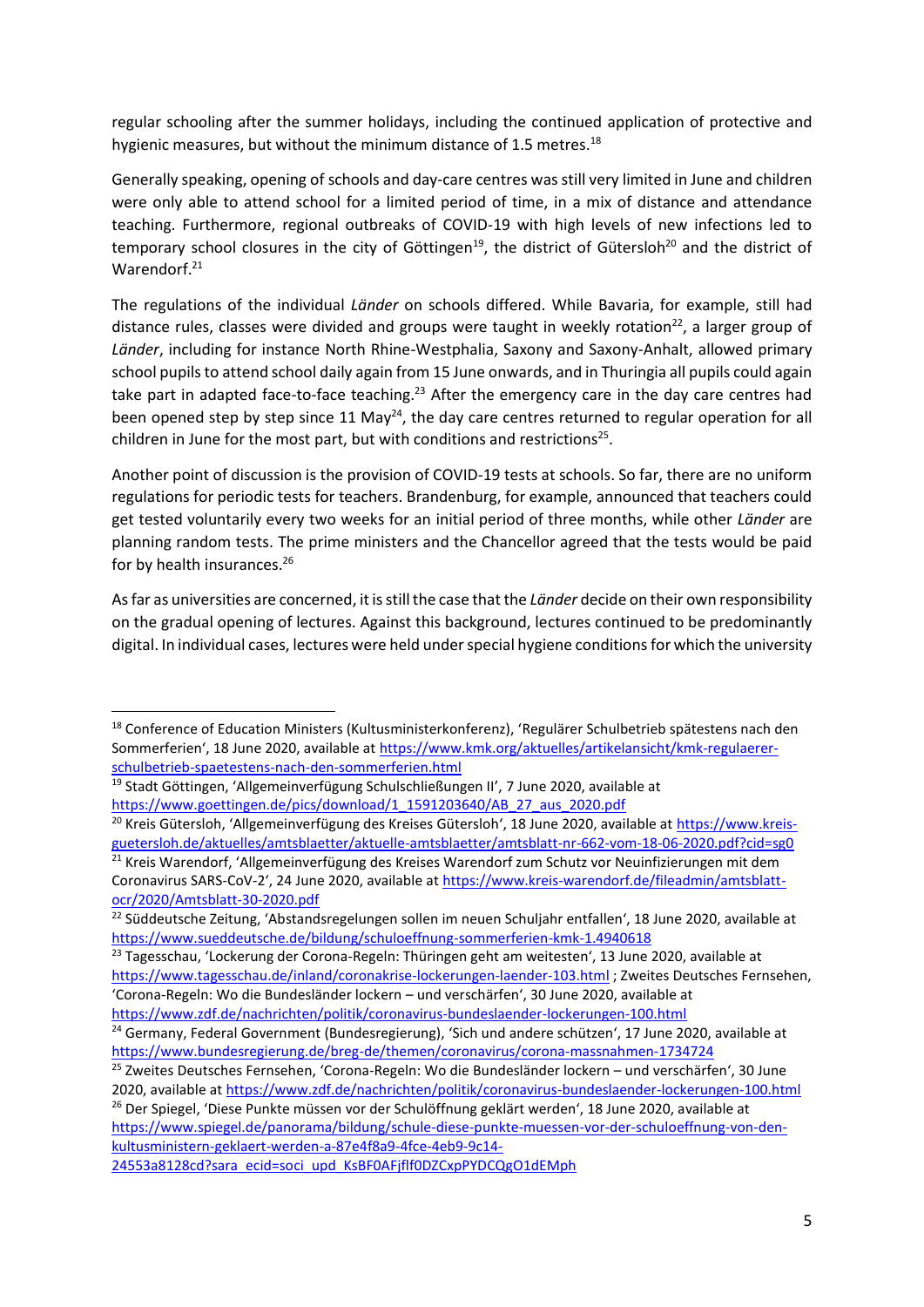rooms were absolutely necessary (e.g. laboratories).<sup>27</sup> In addition, classroom tests were only allowed to be carried out under certain infection protection measures.

### **1.2.3 Work**

*Focus on:* 

- *Steps for specific sectors/the general population to return to work and measures to protect employees in the workplace (physical distancing, health and hygiene, shift patterns, etc.). Please include any specific measures aimed at people in precarious work.*
- *Ending of furlough/short-time work programmes for specific sectors/the general population.*

Employers are still obliged to develop and implement a hygiene concept based on the current risk assessment and to continue to allow home office, if possible.<sup>28</sup> As in the previous month, there were again outbreaks of corona in June in companies with precarious working conditions, this month in particular in a slaughterhouse in Rheda-Wiedenbrück with over 1,500 infections, which led to a regional lockdown (see 1.2.1). This case further intensified an already existing debate on the problematic working conditions in this area.<sup>29</sup>

The short-time work compensation benefit (*Kurzarbeitergeld*) which had been increased last in May, has not yet been terminated and is still running. The statutory period for which short-time work compensation is paid is generally 12 months. Due to the corona pandemic, the period of entitlement to short-time working compensation for employees whose entitlement to short-time working compensation was established until 31 December 2019, has been extended to up to 21 months, at the latest until 31 December 2020.<sup>30</sup>

#### **1.2.4 Access to justice**

*Focus on:* 

**.** 

 *Steps to lift restrictions previously imposed on court proceedings and any strategies to deal with case backlog or increased litigation due to COVID-19 measures (e.g. criteria to prioritise certain types of cases/disputes).*

[https://www.bmas.de/SharedDocs/Downloads/DE/kug-faq-kurzarbeit-und](https://www.bmas.de/SharedDocs/Downloads/DE/kug-faq-kurzarbeit-und-qualifizierung.pdf?__blob=publicationFile)[qualifizierung.pdf?\\_\\_blob=publicationFile](https://www.bmas.de/SharedDocs/Downloads/DE/kug-faq-kurzarbeit-und-qualifizierung.pdf?__blob=publicationFile)

<sup>&</sup>lt;sup>27</sup> See for instance University of Osnabrück, 'Corona-Virus: Aktuelle Maßnahmen', 29 June 2020, available at <https://www.uni-osnabrueck.de/informationen-zum-corona-virus/>

<sup>&</sup>lt;sup>28</sup> Germany, Federal Government (Bundesregierung), 'Sich und andere schützen', 17 June 2020, available at <https://www.bundesregierung.de/breg-de/themen/coronavirus/corona-massnahmen-1734724>

<sup>&</sup>lt;sup>29</sup> See for instance Redaktionsnetzwerk Deutschland, 'Das Elend der Tönnies-Arbeiter: Krank zur Arbeit und 200 Stunden für knapp 1200 Euro Netto-Lohn', 23 June 2020, available at

[https://www.rnd.de/wirtschaft/tonnies-arbeitsbedingungen-von-werkvertragsarbeitern-200-stunden-fur-](https://www.rnd.de/wirtschaft/tonnies-arbeitsbedingungen-von-werkvertragsarbeitern-200-stunden-fur-1200-euro-NEQENI2JN7YQGPYVAX243ETUSI.html)[1200-euro-NEQENI2JN7YQGPYVAX243ETUSI.html](https://www.rnd.de/wirtschaft/tonnies-arbeitsbedingungen-von-werkvertragsarbeitern-200-stunden-fur-1200-euro-NEQENI2JN7YQGPYVAX243ETUSI.html) ; Tagesschau, 'Debatte über Fleischbetriebe: Wie funktionieren Werkverträge?', 28 June 2020, available at [https://www.tagesschau.de/inland/werkvertraege](https://www.tagesschau.de/inland/werkvertraege-hintergrund-101.html)[hintergrund-101.html](https://www.tagesschau.de/inland/werkvertraege-hintergrund-101.html)

<sup>&</sup>lt;sup>30</sup> Federal Ministry of Labour and Social Affairs (Bundesministerium für Arbeit und Soziales), 'Fragen und Antworten zu Kurzarbeit und Qualifizierung, June 2020, available at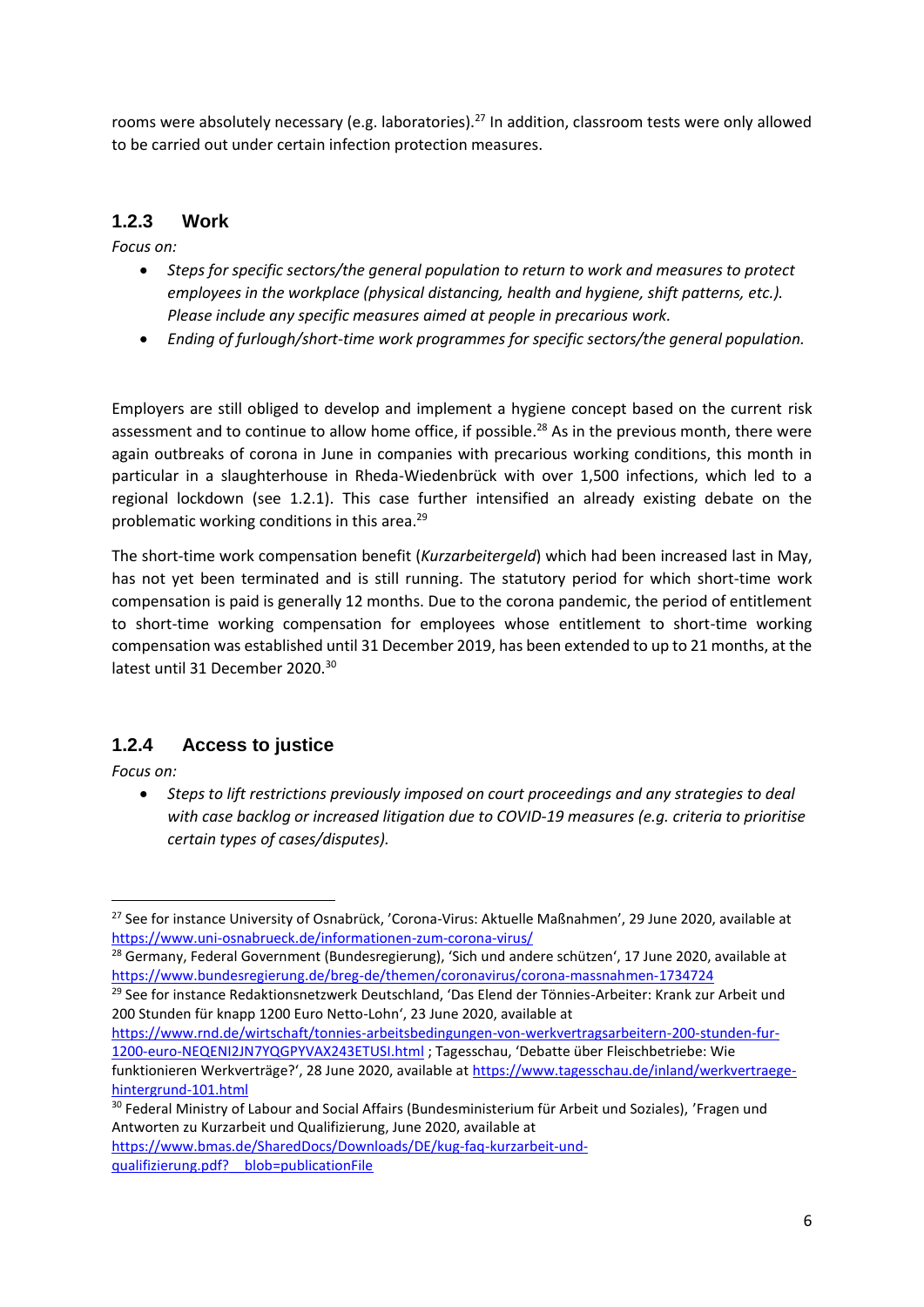*Continued use of remote hearings and videoconferences within court proceedings despite the lifting of restrictions* (*e.g. for which proceedings*)*.*

As judges can decide within the framework of their judicial independence, which hearings take place and which do not, no centralised information on this matter is available. It can be said, however, that compared to the previous months, an increased number of hearings was conducted again: In Baden-Wuerttemberg, for example, the court spokespersons stated that the courts had largely resumed their regular work<sup>31</sup>, while in Lower Saxony, the Ministry of Justice pointed out that delays might continue to occur<sup>32</sup>. The federal director of the German Association of Judges (*Deutscher Richterbund, DRB*) commented in an interview that it would take until the end of the year to work through the backlog of proceedings.<sup>33</sup> Video-hearings will continue to be used to some extent, primarily in civil proceedings. As reported last month, however, many courts still lack equipment for this purpose.<sup>34</sup>

#### **1.2.5 Freedom of movement**

*Focus on:* 

**.** 

- *Steps to repen borders/lift restrictions on freedom of movement to and within the EU, including rules or restrictions applying to certain categories of people (e.g. citizens; 'essential workers'). Please mention what requirements are in place for various categories of people to enter country (e.g. negative COVID-19 test result and/or obligation to self-isolate etc).*
- *Changes to asylum application procedures (*e.*g. lifting of temporary suspensions or restrictions on procedures) or available statistics on numbers of asylum applications (e.g. being much lower than for same period in previous years due to travel restrictions).*

The border controls with Austria, Switzerland, France, Italy and Denmark, which were temporarily reintroduced due to the pandemic, have been lifted since 15 June 2020. Border controls on air traffic to Spain ended on 21 June 2020 in both directions. With the lifting of border controls, entry restrictions and pandemic tracing and control measures also ended.<sup>35</sup> The Federal Government and the *Länder* agreed that a 14-day quarantine obligation should only apply to persons entering Germany from a risk area (*Risikogebiet*), i.e. an area where there is an increased risk of infection with SARS-CoV-2.<sup>36</sup> A

<sup>31</sup> Heidenheimer Zeitung, 'Corona Justiz Baden-Württemberg: Zurück in die Normalität', 3 June 2020, available a[t https://www.hz.de/suedwest/corona-justiz-baden-wuerttemberg-zurueck-in-der-normalitaet-](https://www.hz.de/suedwest/corona-justiz-baden-wuerttemberg-zurueck-in-der-normalitaet-46731008.html)[46731008.html](https://www.hz.de/suedwest/corona-justiz-baden-wuerttemberg-zurueck-in-der-normalitaet-46731008.html)

<sup>32</sup> Ministry of Justice Lower Saxony (Justizministerium Niedersachsen), 'Informationen zum Umgang mit dem Corona-Virus in der Justiz', available at

[https://www.mj.niedersachsen.de/startseite/aktuelles/corona\\_virus/fragen\\_und\\_antworten/informationen](https://www.mj.niedersachsen.de/startseite/aktuelles/corona_virus/fragen_und_antworten/informationen-zum-umgang-mit-dem-corona-virus-in-der-justiz-186310.html)[zum-umgang-mit-dem-corona-virus-in-der-justiz-186310.html](https://www.mj.niedersachsen.de/startseite/aktuelles/corona_virus/fragen_und_antworten/informationen-zum-umgang-mit-dem-corona-virus-in-der-justiz-186310.html)

<sup>&</sup>lt;sup>33</sup> German Association of Judges (Deutscher Richterbund), 'Termin-Stau in vielen Gerichten', 8 June 2020, available a[t https://www.drb.de/newsroom/presse-mediencenter/nachrichten-auf-einen](https://www.drb.de/newsroom/presse-mediencenter/nachrichten-auf-einen-blick/nachricht/news/termin-stau-in-vielen-gerichten)[blick/nachricht/news/termin-stau-in-vielen-gerichten](https://www.drb.de/newsroom/presse-mediencenter/nachrichten-auf-einen-blick/nachricht/news/termin-stau-in-vielen-gerichten)

<sup>34</sup> See for instance Beck-aktuell, 'Wegen Corona: Gerichte setzen auf Video-Verhandlungen', 7 May 2020, available a[t https://rsw.beck.de/aktuell/daily/meldung/detail/wegen-corona-gerichte-setzen-auf-video](https://rsw.beck.de/aktuell/daily/meldung/detail/wegen-corona-gerichte-setzen-auf-video-verhandlungen)[verhandlungen](https://rsw.beck.de/aktuell/daily/meldung/detail/wegen-corona-gerichte-setzen-auf-video-verhandlungen)

<sup>35</sup> Germany, Federal Government (Bundesregierung), 'Regeln, Einschränkungen, Lockerungen: Sich und andere schützen', 17 June 2020, available at [https://www.bundesregierung.de/breg-de/themen/coronavirus/corona](https://www.bundesregierung.de/breg-de/themen/coronavirus/corona-massnahmen-1734724)[massnahmen-1734724](https://www.bundesregierung.de/breg-de/themen/coronavirus/corona-massnahmen-1734724)

<sup>36</sup> Germany, Federal Ministry of Health (Bundesgesundheitsministerium), 'Regelungen für nach Deutschland Einreisende im Zusammenhang mit dem neuartigen Coronavirus SARS-CoV-2, June 2020, available at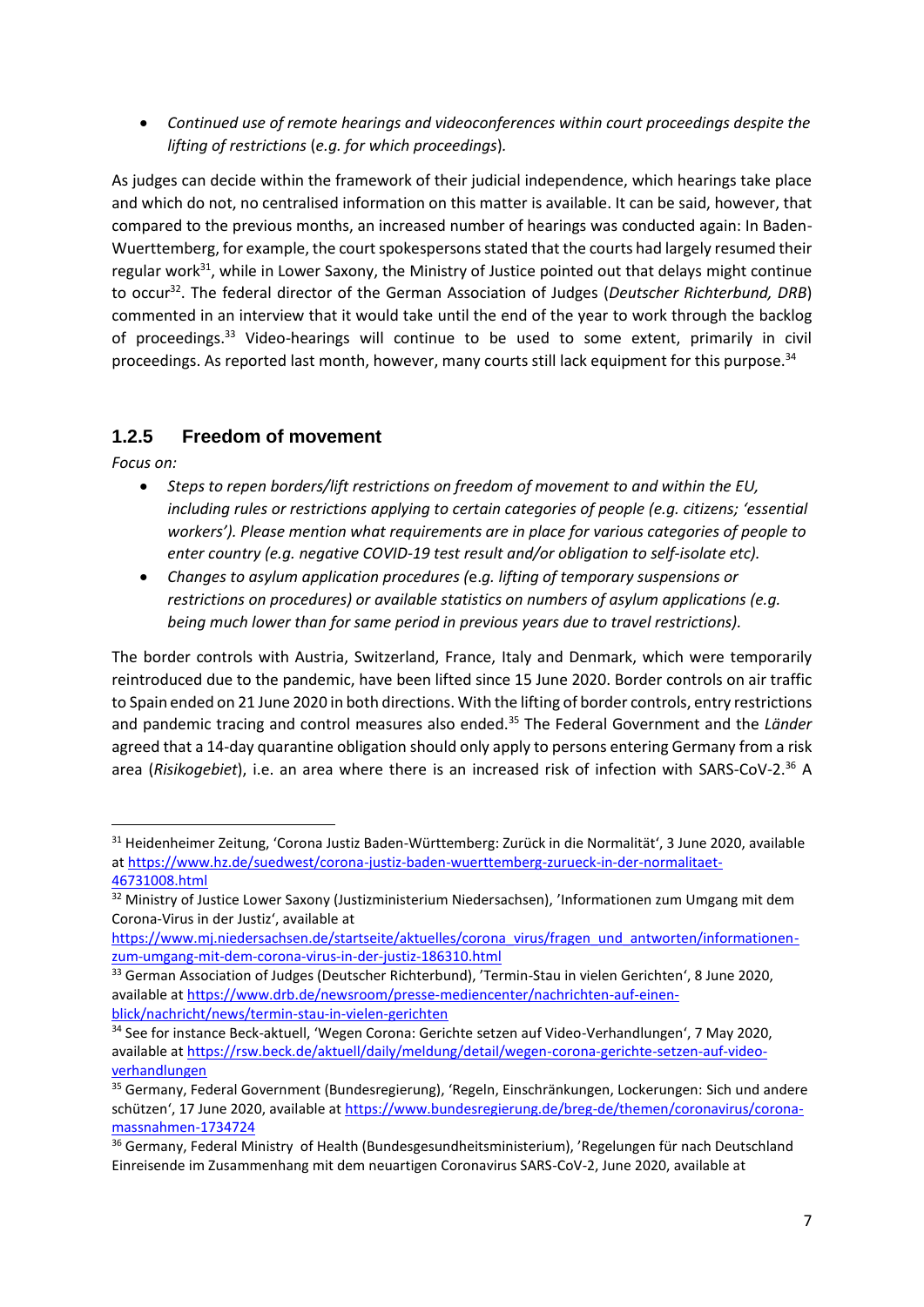continuously updated list of risk areas is published by the Robert Koch Institute;<sup>37</sup> in June, Sweden was also on the list. In addition, persons entering from a risk area were obliged to inform the health authority (*Gesundheitsamt*) of their entry.<sup>38</sup> Further details, such as exceptions to this rule for people who tested negative or people who were in transit, can be found in the regulations of the *Länder*. 39

Passengers and ship passengers were obliged to disclose their identity, itinerary and contact details, which are then passed on to the authorities for contact tracing purposes.<sup>40</sup>

The regulations for cross-border commuters as well as health and care workers from other EU countries remained the same, hence their movement was guaranteed.

Seasonal workers from EU member states and the associated Schengen states have been able to enter Germany without the previous restrictions since 16 June, both by land and by air. This was decided by the Government on 10 June.<sup>41</sup> Seasonal workers from third countries could enter Germany within the framework of the current entry regulations. The requirements for health, work and infection protection were adjusted. In April and May, 40,000 seasonal workers were allowed to enter under strict conditions. At the end of May, the regulation was extended until 15 June. $42$ 

The Federal Office for Migration and Refugees (*Bundesamt für Migration und Flüchtlinge, BAMF*) has not provided any updates on the asylum procedure on its website<sup>43</sup>, so that it can still be assumed like in the previous report that hearings in the asylum procedure took place again, and that only written applications were accepted as a rule. The BAMF publishes monthly asylum statistics, most recently on 16 June 2020 with figures for the period from 1 May to 31 May 2020, showing that 4,329 asylum

1

https://www.bundesgesundheitsministerium.de/fileadmin/Dateien/3\_Downloads/C/Coronavirus/2020\_06\_12 Regelungen fuer Einreisende neu.pdf

<sup>37</sup> Robert Koch Institute, 'Informationen zur Ausweisung internationaler Risikogebiete, available at [https://www.rki.de/DE/Content/InfAZ/N/Neuartiges\\_Coronavirus/Risikogebiete\\_neu.html](https://www.rki.de/DE/Content/InfAZ/N/Neuartiges_Coronavirus/Risikogebiete_neu.html)

<sup>38</sup> Germany, Federal Ministry of Health (Bundesgesundheitsministerium), 'Regelungen für nach Deutschland Einreisende im Zusammenhang mit dem neuartigen Coronavirus SARS-CoV-2, June 2020, available at https://www.bundesgesundheitsministerium.de/fileadmin/Dateien/3\_Downloads/C/Coronavirus/2020\_06\_12 Regelungen fuer Einreisende neu.pdf

<sup>39</sup> See for instance North-Rhine Westphalia, section 2 'Coronaeinreiseverordnung', 21 June 2020, available at [https://www.land.nrw/sites/default/files/asset/document/2020-06-](https://www.land.nrw/sites/default/files/asset/document/2020-06-21_fassung_coronaeinrvo_ab_22.06.2020.pdf)

<sup>21</sup> fassung coronaeinrvo ab 22.06.2020.pdf <sup>40</sup> Germany, Federal Government (Bundesregierung), 'Regeln, Einschränkungen, Lockerungen: Sich und andere

schützen', 17 June 2020, available at [https://www.bundesregierung.de/breg-de/themen/coronavirus/corona](https://www.bundesregierung.de/breg-de/themen/coronavirus/corona-massnahmen-1734724)[massnahmen-1734724](https://www.bundesregierung.de/breg-de/themen/coronavirus/corona-massnahmen-1734724)

<sup>41</sup> Germany, Federal Ministry for Food and Agriculture (Bundesministerium für Ernährung und Landwirtschaft), 'Konzeptpapier: Saisonarbeiter in der Landwirtschaft im Hinblick auf den Arbeits- und Gesundheitsschutz', 10 June 2020, available a[t https://www.bmel.de/SharedDocs/Downloads/DE/\\_Landwirtschaft/konzept](https://www.bmel.de/SharedDocs/Downloads/DE/_Landwirtschaft/konzept-saisonarbeitskraefte-corona-200610.pdf?__blob=publicationFile&v=4)saisonarbeitskraefte-corona-200610.pdf? blob=publicationFile&v=4

<sup>42</sup> Germany, Federal Government (Bundesregierung), 'Regeln, Einschränkungen, Lockerungen: Sich und andere schützen', 17 June 2020, available at [https://www.bundesregierung.de/breg-de/themen/coronavirus/corona](https://www.bundesregierung.de/breg-de/themen/coronavirus/corona-massnahmen-1734724)[massnahmen-1734724](https://www.bundesregierung.de/breg-de/themen/coronavirus/corona-massnahmen-1734724)

<sup>43</sup> Germany, Federal Office for Migration and Refugees (Bundesamt für Migration und Flüchtlinge), 'Asylverfahren', 13 May 2020, available at [https://www.bamf.de/DE/Startseite/\\_documents/corona-asyl-und](https://www.bamf.de/DE/Startseite/_documents/corona-asyl-und-fluechtlingsschutz.html?nn=282656)[fluechtlingsschutz.html?nn=282656](https://www.bamf.de/DE/Startseite/_documents/corona-asyl-und-fluechtlingsschutz.html?nn=282656)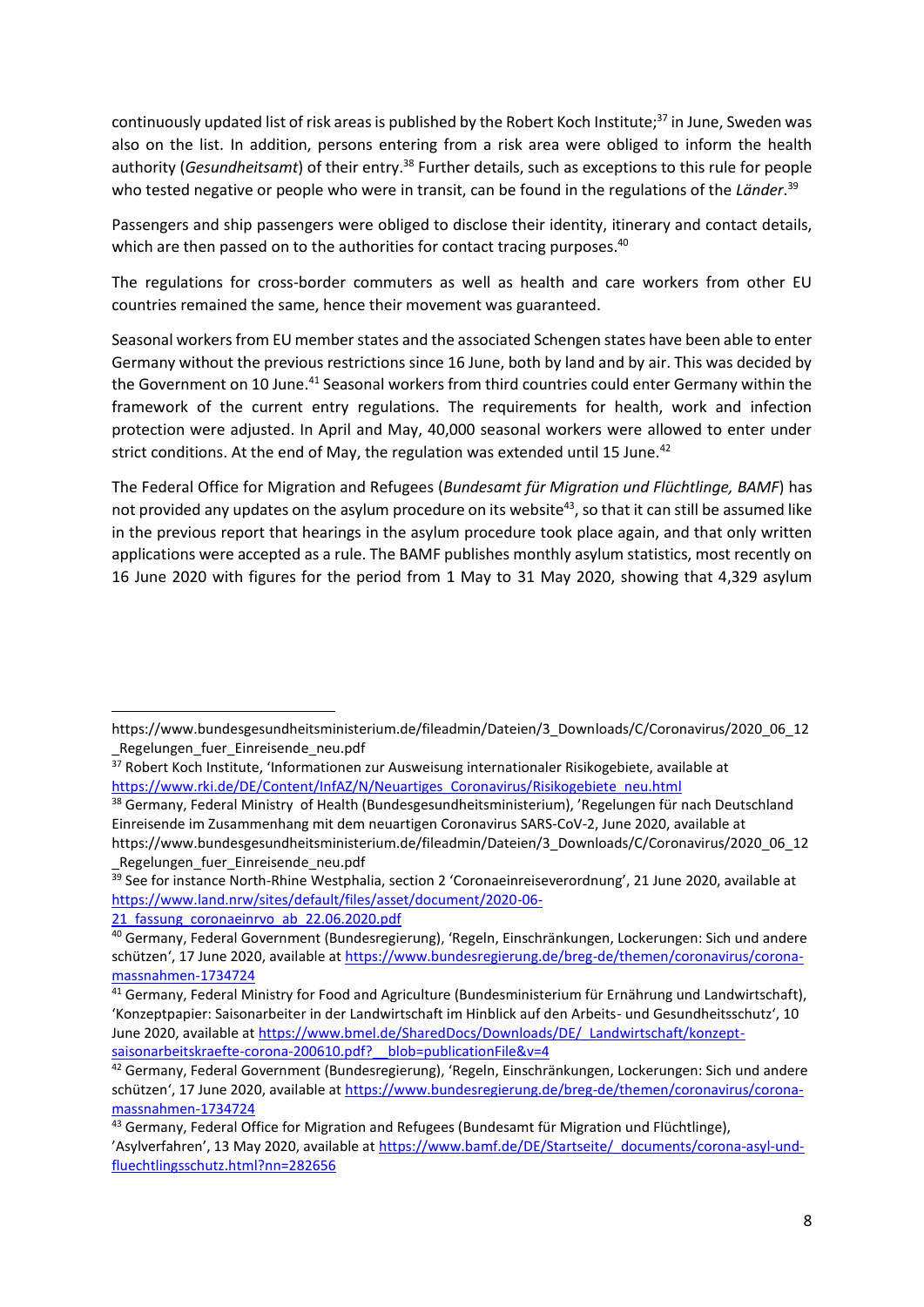applications were submitted.<sup>44</sup> In the same period in 2019, 12,891 applications were submitted<sup>45</sup>, i.e. almost three times as many.

## **1.3 Impact of measures on particular groups**

*Select the three most relevant groups from the following:* 

- *persons with disabilities,*
- *homeless people,*
- *older people,*
- *women,*
- *Roma and Travellers (Note – for those countries requested to collect additional data on the impact of COVID-19 on Roma – Service request No 33 (Belgium, Bulgaria, Czechia, Ireland, Greece, Spain, France, Croatia, Italy, Hungary, Netherlands, Portugal, Romania, Slovakia and Sweden), information submitted on Roma for Bulletin 4 should not be exactly duplicated in this additional data collection; however, a summary of main points concerning the Roma can be included in your submission for this Bulletin – to ensure that, where appropriate, any major developments in your Member State concerning this group are reported in Bulletin 4. The same approach applues regarding information supplied on asylum seekers/refugees).*
- *Detainees (including measures on early release or alternatives to detention)*
- *or another group not listed that have immerged in your country as facing particular challenges - before selection, this should be discussed with FRA.*

#### **People with disabilities**

**.** 

The restrictions have been partially lifted for people with disabilities. Many sheltered workshops were reopened, albeit with hygiene restrictions, such as distance regulations, or stay-at-home-orders for risk groups.<sup>46</sup> There was some criticism that the regulations were too sweeping, not taking into account the individual circumstances, for example with regard to general obligations to wear masks.<sup>47</sup> The Federal Government decided in June to make a one-off sum of 70 million Euros available to the integration offices to support the people in sheltered workshops, whose income depended on the

<sup>44</sup> Germany, Federal Office for Migration and Refugees (Bundesamt für Migration und Flüchtlinge), 'Asylgeschäftsstatistik (05/2020)', 16 June 2020, available at

[https://www.bamf.de/SharedDocs/Anlagen/DE/Statistik/Asylgeschaeftsstatistik/hkl-antrags-entscheidungs](https://www.bamf.de/SharedDocs/Anlagen/DE/Statistik/Asylgeschaeftsstatistik/hkl-antrags-entscheidungs-bestandsstatistik-mai-2020.pdf?__blob=publicationFile&v=3)bestandsstatistik-mai-2020.pdf? blob=publicationFile&v=3

<sup>45</sup> Germany, Federal Office for Migration and Refugees (Bundesamt für Migration und Flüchtlinge), 'Asylgeschäftsstatistik (05/2020)', 21 June 2019, available at

[https://www.bamf.de/SharedDocs/Anlagen/DE/Statistik/Asylgeschaeftsstatistik/hkl-antrags-entscheidungs](https://www.bamf.de/SharedDocs/Anlagen/DE/Statistik/Asylgeschaeftsstatistik/hkl-antrags-entscheidungs-bestandsstatistik-mai-2019.pdf?__blob=publicationFile&v=5)[bestandsstatistik-mai-2019.pdf?\\_\\_blob=publicationFile&v=5](https://www.bamf.de/SharedDocs/Anlagen/DE/Statistik/Asylgeschaeftsstatistik/hkl-antrags-entscheidungs-bestandsstatistik-mai-2019.pdf?__blob=publicationFile&v=5)

<sup>46</sup> Süddeutsche Zeitung, 'Sehnsucht nach Normalität', 17 June 2020, available at [https://www.sueddeutsche.de/muenchen/starnberg/landkreis-starnberg-menschen-mit-behinderung](https://www.sueddeutsche.de/muenchen/starnberg/landkreis-starnberg-menschen-mit-behinderung-coronakrise-1.4938088)[coronakrise-1.4938088](https://www.sueddeutsche.de/muenchen/starnberg/landkreis-starnberg-menschen-mit-behinderung-coronakrise-1.4938088) ; Mitteldeutscher Rundfunk, 'Wie die Lebenshilfe Gera gegen die Corona-Krise kämpft', 28 June 2020, available at [https://www.mdr.de/selbstbestimmt/lebenshilfe-gera-werkstatt-aga-corona](https://www.mdr.de/selbstbestimmt/lebenshilfe-gera-werkstatt-aga-corona-krise100.html)[krise100.html](https://www.mdr.de/selbstbestimmt/lebenshilfe-gera-werkstatt-aga-corona-krise100.html)

<sup>47</sup> Buten un Binnen, 'Warum Corona die Inklusion in Bremen ausbremst', 21 June 2020, available at [https://www.butenunbinnen.de/nachrichten/gesellschaft/rechte-behinderter-menschen-unter-corona-](https://www.butenunbinnen.de/nachrichten/gesellschaft/rechte-behinderter-menschen-unter-corona-100.html)[100.html](https://www.butenunbinnen.de/nachrichten/gesellschaft/rechte-behinderter-menschen-unter-corona-100.html) ; Norddeutscher Rundfunk, 'Kritik an Maskenpflicht in Behindertenwerkstätten', 10 June 2020, available a[t https://www.ndr.de/nachrichten/niedersachsen/Kritik-an-Maskenpflicht-in-](https://www.ndr.de/nachrichten/niedersachsen/Kritik-an-Maskenpflicht-in-Behindertenwerkstaetten,corona3406.html)[Behindertenwerkstaetten,corona3406.html](https://www.ndr.de/nachrichten/niedersachsen/Kritik-an-Maskenpflicht-in-Behindertenwerkstaetten,corona3406.html)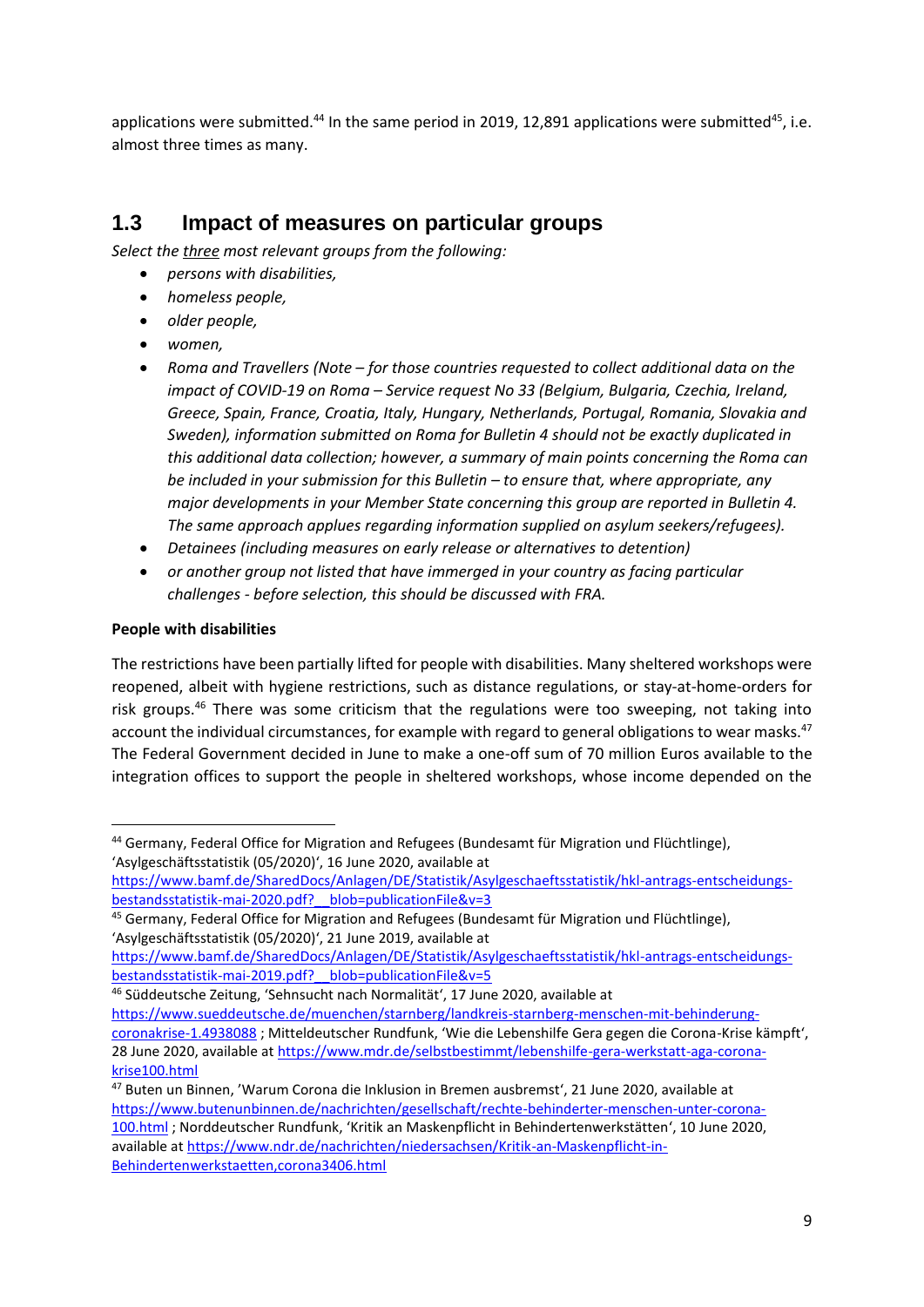revenue of the workshops. As the workshops were or are still closed for the most part, they suffered a substantial drop in revenues. <sup>48</sup>

The *Länder* have relaxed the restrictions for institutions for disabled people somewhat , so that residents could receive visits again more easily.<sup>49</sup> To support the implementation of these relaxations and to combine infection protection and social contacts, the health ministers of all 16 *Länder* called on the institutions' operators and their associations to make full use of the scope now available for more visits in a resolution of 18 June. 50

Finally, people with disabilities reported incidents of discrimination. These were often related to the obligation to wear masks. For instance, people with disabilities who were not required to wear a mask for medical reasons, reported being denied access to supermarkets or public transport, although *Länder* regulations would allow exceptions for them. In addition, deaf people encountered issues with lip-reading due to the masks. $51$ 

#### **Women**

**.** 

During the corona crisis, there was a frequent discussion about a 're-traditionalisation' of gender roles in families.<sup>52</sup> In this context, chancellor Merkel declared that she would do everything in her power to ensure that the path of equal opportunities for men and women would continue and that there would be no 're-traditionalisation'.<sup>53</sup> It was reported that, in view of the fact that schools and day-care centres were closed for a long time, women took over the care of children in many households, regardless of whether and how much they worked.<sup>54</sup> Several studies show that women often had to bear a greater burden in times of the crisis: One study, for example, found that in half of all cases, women took over child care alone.<sup>55</sup> Furthermore, 27 percent of the women had reduced their working hours, while this was the case for only 16 percent of the men.<sup>56</sup> One possible explanation for

<sup>55</sup> University of Mannheim, 'Mannheimer Corona-Studie: Schwerpunktbericht zu Erwerbstätigkeit und Kinderbetreuung', 9 April 2020, available a[t https://www.uni-](https://www.uni-mannheim.de/media/Einrichtungen/gip/Corona_Studie/2020-04-05_Schwerpunktbericht_Erwerbstaetigkeit_und_Kinderbetreuung.pdf)

[mannheim.de/media/Einrichtungen/gip/Corona\\_Studie/2020-04-](https://www.uni-mannheim.de/media/Einrichtungen/gip/Corona_Studie/2020-04-05_Schwerpunktbericht_Erwerbstaetigkeit_und_Kinderbetreuung.pdf)

<sup>48</sup> Germany, Federal Government (Bundesregierung), 'Verdienstausfälle durch Corona-Pandemie: Werkstattbeschäftigte mit Behinderungen erhalten Unterstützung', 17 June 2020, available at <https://www.bundesregierung.de/breg-de/suche/hilfen-fuer-werkstaetten-1761372>

<sup>49</sup> An overview of the individual regulations in the *Länder* can be found here:

<https://www.biva.de/besuchseinschraenkungen-in-alten-und-pflegeheimen-wegen-corona/>

<sup>&</sup>lt;sup>50</sup> Conference of Health Ministers (Gesundheitsministerkonferenz), 'Sonderkonferenz am 18.06.2020 – Resolution', available at [https://www.gmkonline.de/documents/top-32--resolution\\_pflegebeduerftige](https://www.gmkonline.de/documents/top-32--resolution_pflegebeduerftige-zwischen-schutz-und-selbstwirksamkeit_1592483755.pdf)[zwischen-schutz-und-selbstwirksamkeit\\_1592483755.pdf](https://www.gmkonline.de/documents/top-32--resolution_pflegebeduerftige-zwischen-schutz-und-selbstwirksamkeit_1592483755.pdf)

<sup>&</sup>lt;sup>51</sup> Tagesschau, 'Corona-bedingte Diskriminierung nimmt zu', 21 May 2020, available at <https://www.tagesschau.de/investigativ/wdr/diskriminierung-corona-101.html>

<sup>&</sup>lt;sup>52</sup> See for instance Tagesschau, 'Frauen in der Corona-Krise: Viel "home" und wenig "office"', 4 June 2020, available a[t https://www.tagesschau.de/inland/corona-frauen-101.html](https://www.tagesschau.de/inland/corona-frauen-101.html)

<sup>53</sup> Germany, Federal Government (Bundesregierung), 'Regierungsbefragung im Deutschen Bundestag mit Bundeskanzlerin Merkel', 13 May 2020, available at [https://www.bundesregierung.de/breg](https://www.bundesregierung.de/breg-de/aktuelles/regierungsbefragung-kanzlerin-1752666)[de/aktuelles/regierungsbefragung-kanzlerin-1752666](https://www.bundesregierung.de/breg-de/aktuelles/regierungsbefragung-kanzlerin-1752666)

<sup>54</sup> Tagesschau, 'Frauen in der Corona-Krise: Viel "home" und wenig "office"', 4 June 2020, available at <https://www.tagesschau.de/inland/corona-frauen-101.html>

<sup>05</sup> Schwerpunktbericht Erwerbstaetigkeit und Kinderbetreuung.pdf

<sup>56</sup> Hans Böckler Foundation, 'Die Corona-Krise trifft Frauen Doppelt', May 2020, available at [https://www.boeckler.de/pdf/p\\_wsi\\_pb\\_40\\_2020.pdf](https://www.boeckler.de/pdf/p_wsi_pb_40_2020.pdf); see also WZB Berlin Social Science Centre,

<sup>&#</sup>x27;Erwerbsarbeit in Zeiten von Corona', 2020, available at

[https://www.econstor.eu/bitstream/10419/216101/1/Full-text-report-Buenning-et-al-Erwerbsarbeit-in-](https://www.econstor.eu/bitstream/10419/216101/1/Full-text-report-Buenning-et-al-Erwerbsarbeit-in-Zeiten-von-Corona-v1-20200415.pdf)[Zeiten-von-Corona-v1-20200415.pdf](https://www.econstor.eu/bitstream/10419/216101/1/Full-text-report-Buenning-et-al-Erwerbsarbeit-in-Zeiten-von-Corona-v1-20200415.pdf)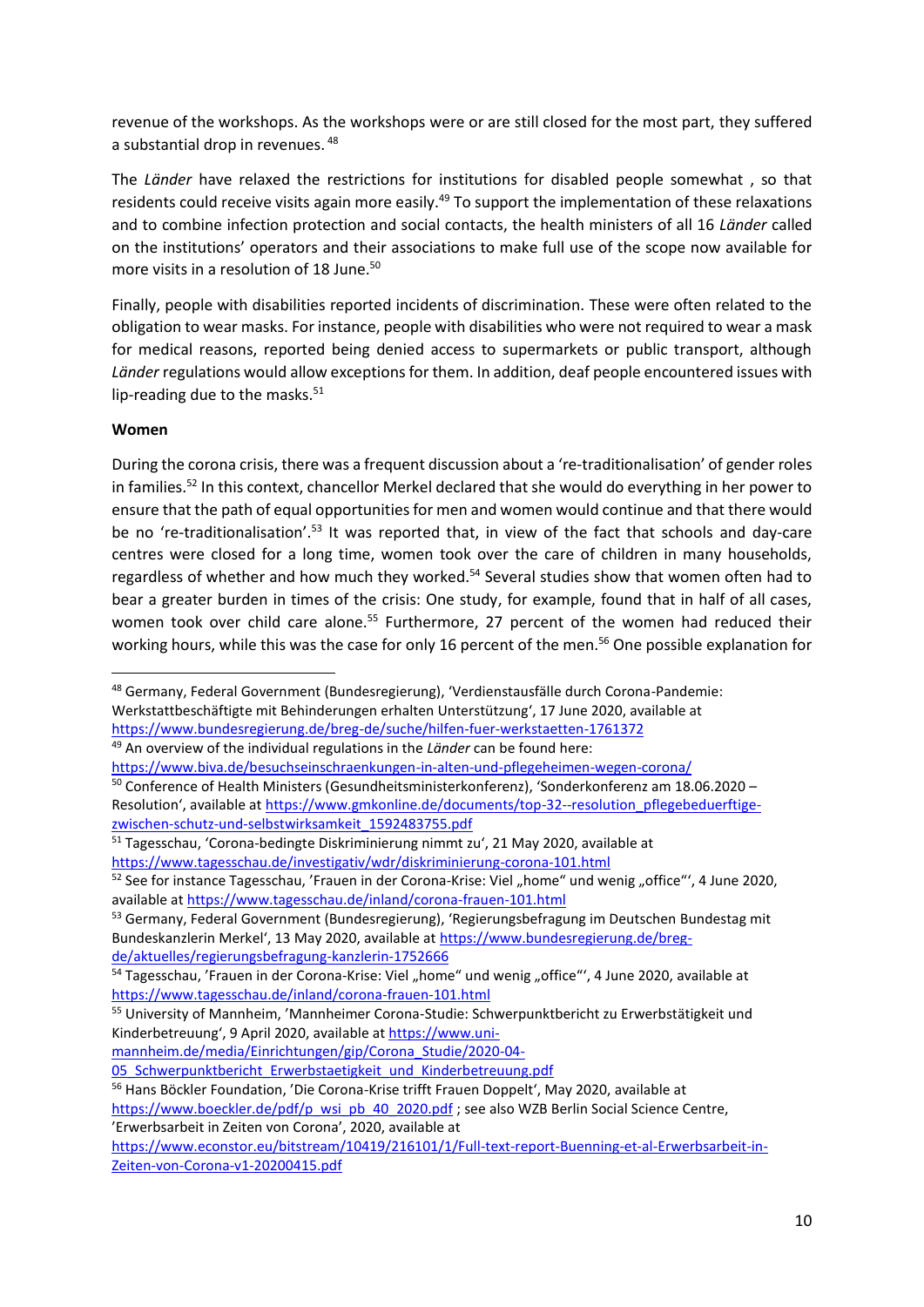this may be that men often have a higher income (which is also often linked to the fact that women take care of the children).<sup>57</sup> In addition, only 60 percent of the parents who had previously shared the upbringing of children fairly stated that they did so during the crisis. <sup>58</sup> Newspapers also reported that the crisis hit single mothers who were unable to go to work while the daycare centres were closed particularly hard.<sup>59</sup>

In order to counteract these structural disadvantages, the Women's Council (*Frauenrat*) demanded, amongst others, that all financial expenditures resulting from the pandemic should be evaluated in terms of their impact on men and women, and that more women should be in the important decisionmaking bodies.<sup>60</sup>

Another problem associated with corona is a possible increase in domestic violence. At the beginning of April, for example, the Federal Minister for Family Affairs, Senior Citizens, Women and Youth stated that she had received feedback from Berlin that the number of reports of domestic violence had increased by ten percent.<sup>61</sup> In order to support persons affected by domestic violence, the ministry launched a campaign at the end of April in which posters were put up in 26,000 supermarkets informing about support offers for victims of domestic violence.<sup>62</sup> A list of support offers can also be found on the website of the Federal Government.<sup>63</sup>

A first study on domestic violence during the corona crisis has now been published. 3,800 women between the ages of 18 and 65 were asked online about their experiences between 22 April and 8 May. The study showed, among other things, that about three percent of the women in Germany became victims of physical violence at home during the period of strict contact restrictions. Another 3.6 percent were raped by their partner. However, the authors of the study pointed out that a comparison of these figures with data from the time before the pandemic would not be meaningful, as previous studies had asked about experiences of violence over longer periods of time, but not after a period of a few weeks.<sup>64</sup>

**.** 

<sup>57</sup> Norddeutscher Rundfunk, 'Landesfrauenrat: Frauen sind Corona-Verliererinnen', 12 June 2020, available at [https://www.ndr.de/nachrichten/niedersachsen/Landesfrauenrat-Frauen-sind-Corona-](https://www.ndr.de/nachrichten/niedersachsen/Landesfrauenrat-Frauen-sind-Corona-Verliererinnen,landesfrauenrat106.html)[Verliererinnen,landesfrauenrat106.html](https://www.ndr.de/nachrichten/niedersachsen/Landesfrauenrat-Frauen-sind-Corona-Verliererinnen,landesfrauenrat106.html)

<sup>58</sup> Hans Böckler Foundation, 'Die Corona-Krise trifft Frauen Doppelt', May 2020, available at [https://www.boeckler.de/pdf/p\\_wsi\\_pb\\_40\\_2020.pdf](https://www.boeckler.de/pdf/p_wsi_pb_40_2020.pdf)

<sup>59</sup> Frankfurter Allgemeine Zeitung, 'Krisenzeit ist Frauenzeit', 20 May 2020, available at [https://www.faz.net/aktuell/rhein-main/frankfurt/stellt-die-corona-krise-unser-frauenbild-infrage-](https://www.faz.net/aktuell/rhein-main/frankfurt/stellt-die-corona-krise-unser-frauenbild-infrage-16779216.html)[16779216.html](https://www.faz.net/aktuell/rhein-main/frankfurt/stellt-die-corona-krise-unser-frauenbild-infrage-16779216.html)

<sup>60</sup> German Women's Council (Deutscher Frauenrat), 'Aus Corona lernen: Ungerechtigkeit zwischen den Geschlechtern abbauen', available at [https://www.frauenrat.de/wp-content/uploads/2020/05/200514-](https://www.frauenrat.de/wp-content/uploads/2020/05/200514-Kickoff-Geschlechtergerecht-aus-der-Krise-final.pdf) [Kickoff-Geschlechtergerecht-aus-der-Krise-final.pdf](https://www.frauenrat.de/wp-content/uploads/2020/05/200514-Kickoff-Geschlechtergerecht-aus-der-Krise-final.pdf)

<sup>61</sup> Germany, Federal Government (Bundesregierung), 'Bundesfamilienministerin zu Konflikten während Corona: Hilfetelefon ist stark nachgefragt', 6 April 2020, available at [https://www.bundesregierung.de/breg](https://www.bundesregierung.de/breg-de/themen/coronavirus/giffey-zu-haeuslicher-gewalt-1739470)[de/themen/coronavirus/giffey-zu-haeuslicher-gewalt-1739470](https://www.bundesregierung.de/breg-de/themen/coronavirus/giffey-zu-haeuslicher-gewalt-1739470)

 $62$  Germany, Federal Ministry for Familiy Affairs, Senior Citizens, Women and Youth (Bundesministerium für Familie, Senioren, Frauen und Jugend), 'Corona-Pandemie: Supermarkt-Aktion gegen häusliche Gewalt gestartet', 29 April 2020, available at [https://www.bmfsfj.de/bmfsfj/aktuelles/alle-meldungen/supermarkt](https://www.bmfsfj.de/bmfsfj/aktuelles/alle-meldungen/supermarkt-aktion-gegen-haeusliche-gewalt-gestartet/155054)[aktion-gegen-haeusliche-gewalt-gestartet/155054](https://www.bmfsfj.de/bmfsfj/aktuelles/alle-meldungen/supermarkt-aktion-gegen-haeusliche-gewalt-gestartet/155054)

<sup>&</sup>lt;sup>63</sup> Germany, Federal Government (Bundesregierung), 'Hilfe bei häuslicher Gewalt: Ausnahmesituation für Familien', 24 March 2020, available at [https://www.bundesregierung.de/breg](https://www.bundesregierung.de/breg-de/themen/coronavirus/ausnahmesituation-fuer-familien-1734472)[de/themen/coronavirus/ausnahmesituation-fuer-familien-1734472](https://www.bundesregierung.de/breg-de/themen/coronavirus/ausnahmesituation-fuer-familien-1734472)

<sup>64</sup> Technical University Munich, 'Häusliche Gewalt während der Corona-Pandemie', 2 June 2020, available at <https://www.tum.de/nc/die-tum/aktuelles/pressemitteilungen/details/36053/>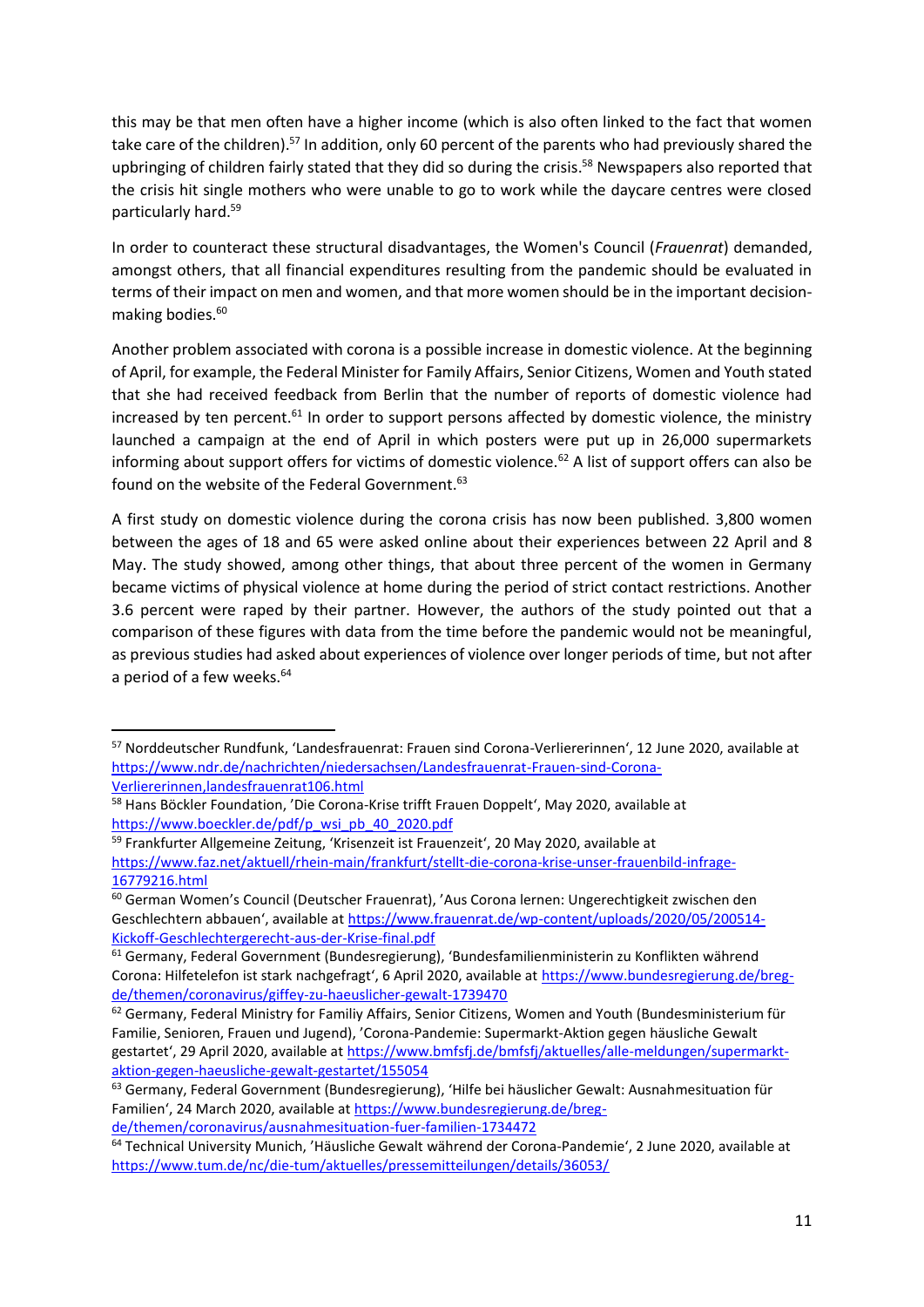#### **Detainees**

**.** 

As detention centres are a matter of the *Länder*, there is no uniform information on the situation of detainees available. Furthermore, the number of prisoners infected with COVID-19 cannot be determined exactly.<sup>65</sup> Various measures have been taken to prevent infection, such as the establishment of quarantine rooms or the reduction of the number of prisoners, for example by temporarily suspending shorter prison sentences.<sup>66</sup> Gradually, however, the *Länder* were beginning to resume the enforcement of previously suspended prison sentences, for example from 22 June in Lower Saxony.<sup>67</sup> After it was initially planned in Berlin to enforce suspended sentences again from 15 July<sup>68</sup>, the Senator of Justice announced on 30 June, that people who had to serve a prison sentence because they were unable to pay a fine (*Ersatzfreiheitsstrafe*) would receive a remission of sentence. According to the Senator of Justice, about 1,000 convicts could benefit from this regulation.<sup>69</sup>

As a result of the infection prevention measures, the prisoners' fundamental rights have been interfered with considerably. Thus, in early June, the judicial authorities of almost all *Länder* responded to an editorial office's inquiry that they had suspended visits, prison leave, as well as therapies, sports programmes, language courses, vocational training or work measures.<sup>70</sup> In particular, since the prisoners could hardly be outside their cell under these conditions, a law professor stated that these were 'inhumane conditions' under which the goal of resocialisation would not be achievable. 71

However, in several *Länder*, these rules have been gradually relaxed by the Ministries of Justice, for example by requiring prisons to allow visits again under strict conditions, such as, among others, limitations of visits to one person or the obligation to wear masks and to keep a distance of 1.5 metres.<sup>72</sup> The specific visiting hours and modalities are determined by the respective detention centres.

<sup>&</sup>lt;sup>65</sup> Tagesschau, 'Corona im Gefängnis: "Das ist reine Verwahrung von Menschen"', 4 June 2020, available at <https://www.tagesschau.de/investigativ/wdr/corona-gefaengnis-101.html>

<sup>&</sup>lt;sup>66</sup> Zweites Deutsches Fernsehen, 'Wie Corona das Leben im Gefängnis verändert', 19 April 2020, available at <https://www.zdf.de/nachrichten/panorama/coronavirus-gefaengnis-kontakt-einschraenkung-100.html>

<sup>67</sup> Lower Saxony, Ministry of Justice (Justizministerium), 'Informationen zum Umgang mit dem Corona-Virus in der Justiz', 18 June 2020, available at

[https://www.mj.niedersachsen.de/startseite/aktuelles/corona\\_virus/fragen\\_und\\_antworten/informationen](https://www.mj.niedersachsen.de/startseite/aktuelles/corona_virus/fragen_und_antworten/informationen-zum-umgang-mit-dem-corona-virus-in-der-justiz-186310.html)[zum-umgang-mit-dem-corona-virus-in-der-justiz-186310.html](https://www.mj.niedersachsen.de/startseite/aktuelles/corona_virus/fragen_und_antworten/informationen-zum-umgang-mit-dem-corona-virus-in-der-justiz-186310.html)

<sup>68</sup> Berliner Zeitung, 'Corona im Knast: Die Pandemie sorgt auch in den Gefängnissen für Probleme', 22 June 2020, available a[t https://www.berliner-zeitung.de/mensch-metropole/die-pandemie-sorgt-auch-in-den](https://www.berliner-zeitung.de/mensch-metropole/die-pandemie-sorgt-auch-in-den-gefaengnissen-fuer-probleme-li.87913)[gefaengnissen-fuer-probleme-li.87913](https://www.berliner-zeitung.de/mensch-metropole/die-pandemie-sorgt-auch-in-den-gefaengnissen-fuer-probleme-li.87913)

<sup>69</sup> Berlin,'Corona-Gnadenerlass: Berlin erlässt einen Teil von Strafen', 30 June 2020, available at https://www.berlin.de/aktuelles/berlin/6219628-958092-coronagnadenerlass-berlin-erlaesst-einen.html

 $70$  Tagesschau, 'Corona im Gefängnis: "Das ist reine Verwahrung von Menschen"', 4 June 2020, available at <https://www.tagesschau.de/investigativ/wdr/corona-gefaengnis-101.html>

<sup>71</sup> Tagesschau, 'Corona im Gefängnis: "Das ist reine Verwahrung von Menschen"', 4 June 2020, available at <https://www.tagesschau.de/investigativ/wdr/corona-gefaengnis-101.html>

<sup>72</sup> Bavarian Ministry of Justice (Bayerisches Staatsministerium der Justiz), 'Aktuelle Informationen des Bayerischen Staatsministeriums der Justiz für Angehörige und sonstige Besucher von Gefangenen: Besuche können wieder stattfinden', June 2020, available at <https://www.justiz.bayern.de/justizvollzug/corona/>; Ministry of Justice North-Rhine Westphalia (Justizministerium Nordrhein-Westfalen), 'Justizvollzug: Mit Fragen wie zum Beispiel: Wann gibt es Lockerungen der Corona-Maßnahmen im Justizvollzug?', June 2020, available a[t https://www.justiz.nrw.de/JM/ministerium/corona/justizvollzug/index.php](https://www.justiz.nrw.de/JM/ministerium/corona/justizvollzug/index.php)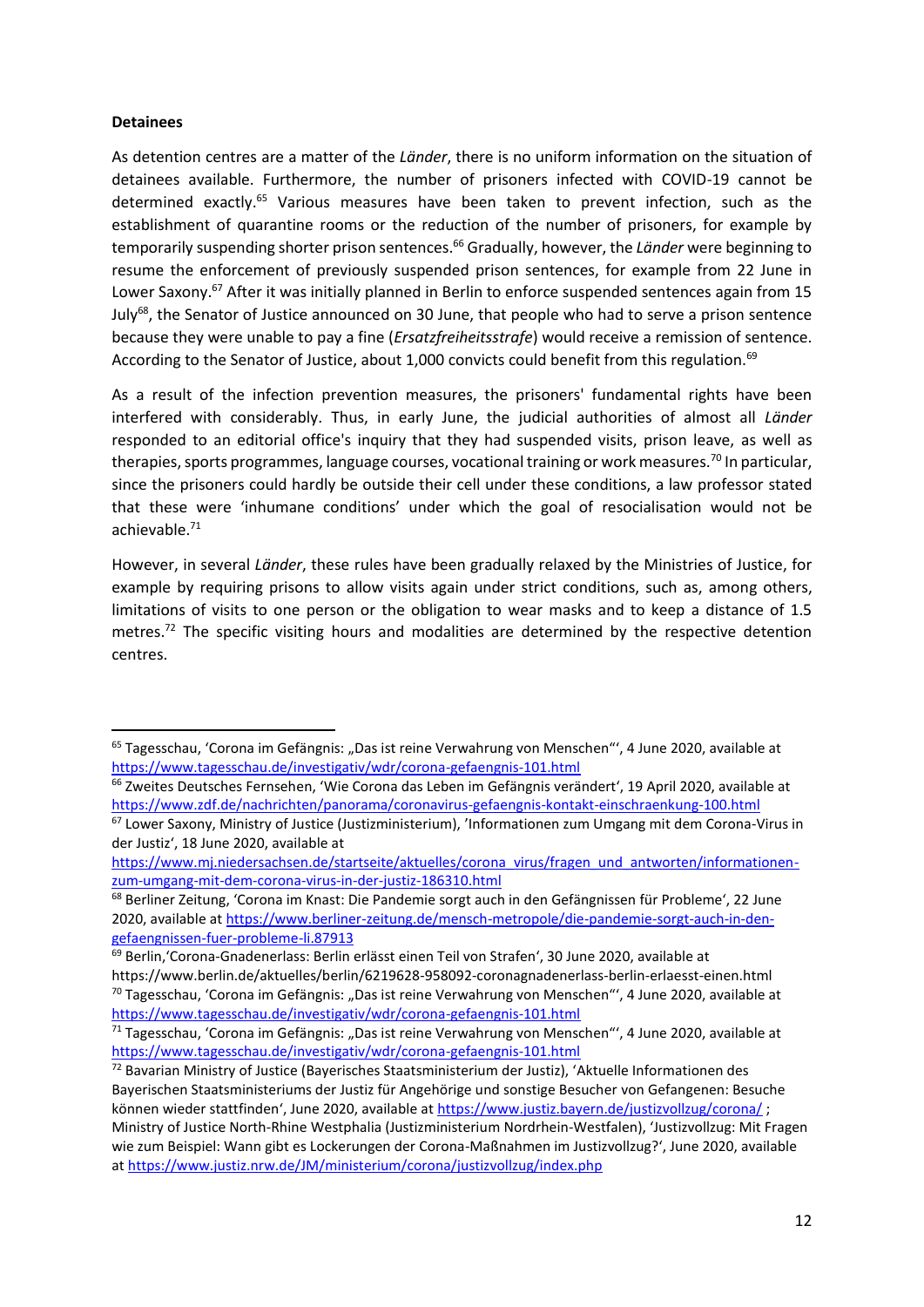## **2 Selected issues emerging during the COVID-19 crisis**

## **2.1 Xenophobic speech, acts of harassment and violent attacks**

 *In reference to Bulletin #1 where these issues were addressed, please report incidents of xenophobic speech, acts of harassment and violent attacks against specific minority groups on the grounds of race or ethnic origin during the reporting period and on any key developments since you last reported on this issue.*

Numerous cases ranging from racist behaviour to physical assaults in everyday life were reported.The Federal Anti-Discrimination Office stated that it had received 100 requests for counselling on discrimination in connection with corona by 20 April.<sup>73</sup> The available data shows that in 58 of these cases, there was discrimination because of ethnic origin, with the majority of these cases being reported by people with Asian origin.<sup>74</sup> By 16 June, the number had raised to 300 requests.<sup>75</sup> The Federal Anti-Discrimination Office stated that people with assumed Asian Origin were particularly affected by discrimination in relation to the corona crisis, but did not (yet) provide information on their share on the total 300 cases.<sup>76</sup> Those affected reported insults, being threatened or spat at or being blamed for the corona outbreak.<sup>77</sup> It was also reported that people on public transport did not want to sit next to people of Asian origin, that they were denied access to supermarkets, or that when they applied for a flat, they received a refusal on the grounds that no Chinese people were accepted in the house.<sup>78</sup> In Leipzig, an Asian restaurant was smeared with a swastika, in Hamburg the memorial plaque of a Chinese victim of the Nazis.<sup>79</sup> In Munich, a woman was sprayed with disinfectant<sup>80</sup>, in Berlin a couple was insulted and beaten<sup>81</sup>. Here, the couple reported the case, but the Association of Counselling Centres for Victims of Right-wing, Racist and Anti-Semitic Violence (*Verband der Beratungsstellen für Betroffene rechter, rassistischer und antisemitischer Gewalt, VBRG*) fears a high

**.** 

'Diskriminierungserfahrungen im Zusammenhang mit der Corona-Krise', 6 May 2020, available at [https://www.antidiskriminierungsstelle.de/SharedDocs/Downloads/DE/Dokumente\\_ohne\\_anzeige\\_in\\_Publika](https://www.antidiskriminierungsstelle.de/SharedDocs/Downloads/DE/Dokumente_ohne_anzeige_in_Publikationen/20200504_Infopapier_zu_Coronakrise.pdf?__blob=publicationFile&v=2) tionen/20200504 Infopapier\_zu\_Coronakrise.pdf? blob=publicationFile&v=2

[https://www.antidiskriminierungsstelle.de/SharedDocs/Aktuelles/DE/2020/20200619\\_Corona\\_FAQs.html](https://www.antidiskriminierungsstelle.de/SharedDocs/Aktuelles/DE/2020/20200619_Corona_FAQs.html)

<sup>76</sup> Germany, Federal Anti-Discrimination Office (Antidiskriminierungsstelle des

Bundes),'Diskriminierungserfahrungen in Zeiten von Corona', June 2020, available at

https://www.antidiskriminierungsstelle.de/DE/ThemenUndForschung/Corona/FAQ/FAQ\_node.html <sup>77</sup> Tagesspiegel, 'Bundesregierung ignoriert Corona-Rassismus', 4 May 2020, available at

<sup>79</sup> Tagesschau, 'Corona-bedingte Diskriminierung nimmt zu', 21 May 2020, available at <https://www.tagesschau.de/investigativ/wdr/diskriminierung-corona-101.html>

<sup>73</sup> Germany, Federal Anti-Discrimination Office (Antidiskriminierungsstelle des Bundes),

<sup>74</sup> Germany, Federal Anti-Discrimination Office (Antidiskriminierungsstelle des Bundes), 'Diskriminierungserfahrungen im Zusammenhang mit der Corona-Krise', 6 May 2020, available at [https://www.antidiskriminierungsstelle.de/SharedDocs/Downloads/DE/Dokumente\\_ohne\\_anzeige\\_in\\_Publika](https://www.antidiskriminierungsstelle.de/SharedDocs/Downloads/DE/Dokumente_ohne_anzeige_in_Publikationen/20200504_Infopapier_zu_Coronakrise.pdf?__blob=publicationFile&v=2) tionen/20200504 Infopapier zu Coronakrise.pdf? blob=publicationFile&v=2

<sup>75</sup> Germany, Federal Anti-Discrimination Office (Antidiskriminierungsstelle des Bundes), 'Fragen und Antworten zu Diskriminierung in Zeiten von Corona', 19 June 2020, available at

[https://www.tagesspiegel.de/politik/attacken-gegen-asiaten-bundesregierung-ignoriert-corona](https://www.tagesspiegel.de/politik/attacken-gegen-asiaten-bundesregierung-ignoriert-corona-rassismus/25798536.html)[rassismus/25798536.html](https://www.tagesspiegel.de/politik/attacken-gegen-asiaten-bundesregierung-ignoriert-corona-rassismus/25798536.html)

<sup>78</sup> Tagesschau, 'Corona-bedingte Diskriminierung nimmt zu', 21 May 2020, available at

<https://www.tagesschau.de/investigativ/wdr/diskriminierung-corona-101.html>

<sup>80</sup> Tagesspiegel, 'Bundesregierung ignoriert Corona-Rassismus', 4 May 2020, available at [https://www.tagesspiegel.de/politik/attacken-gegen-asiaten-bundesregierung-ignoriert-corona](https://www.tagesspiegel.de/politik/attacken-gegen-asiaten-bundesregierung-ignoriert-corona-rassismus/25798536.html)[rassismus/25798536.html](https://www.tagesspiegel.de/politik/attacken-gegen-asiaten-bundesregierung-ignoriert-corona-rassismus/25798536.html)

<sup>81</sup> Berlin, 'Gefährliche Körperverletzung und Beleidigung aufgrund rassistischer Motivation', 27 April 2020, available a[t https://www.berlin.de/polizei/polizeimeldungen/pressemitteilung.926132.php](https://www.berlin.de/polizei/polizeimeldungen/pressemitteilung.926132.php)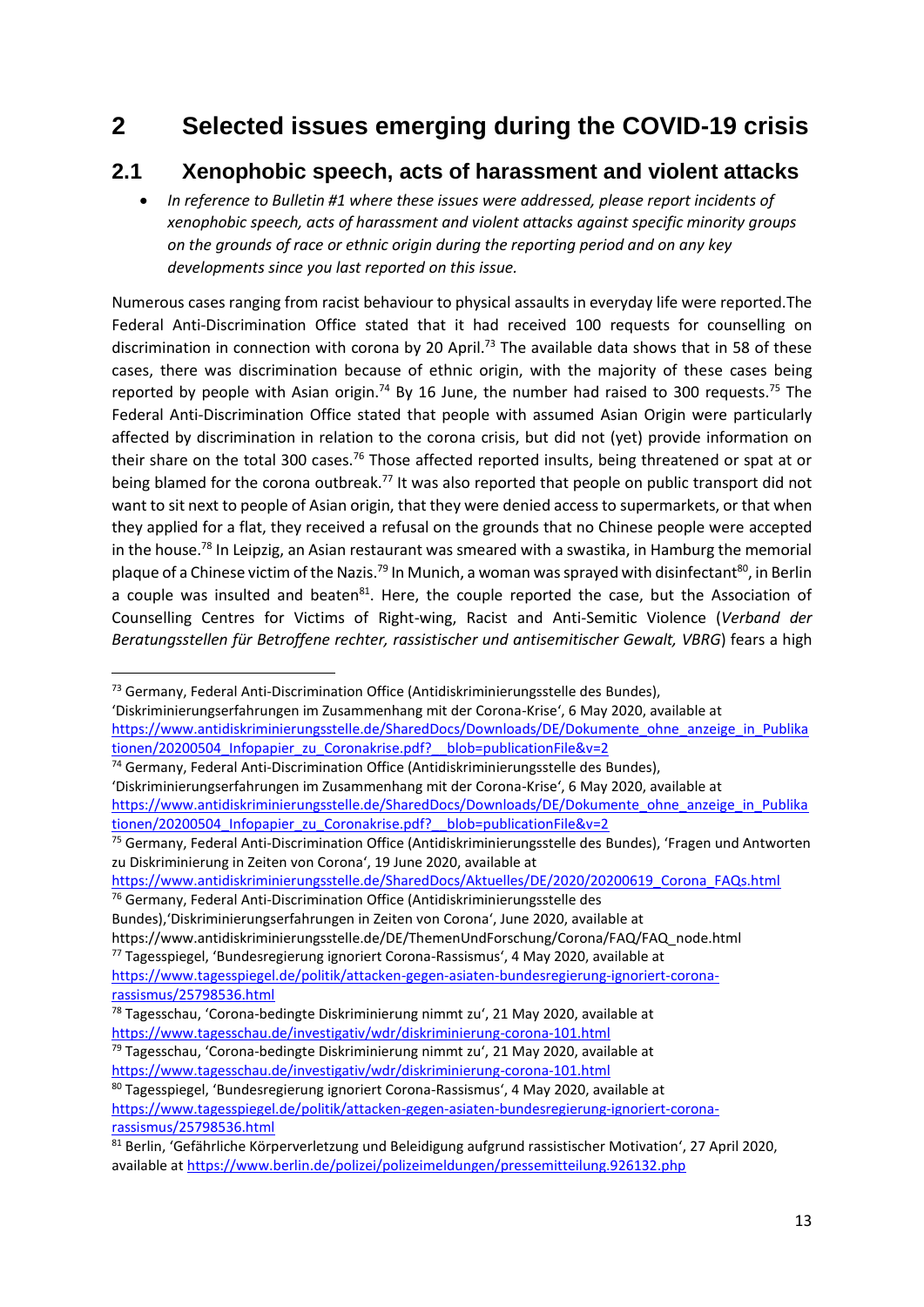number of unreported cases.<sup>82</sup> The Amadeo Antonio Foundation, for example, documents incidents that have become known in social networks and the media on an online platform.<sup>83</sup> Other campaigns also draw attention to the issue of racist attacks<sup>84</sup> or collect discriminatory reports in the media<sup>85</sup>. Other dangers pointed out by the VBRG were the spread of right-wing conspiracy theories, anti-Semitism and racism in connection with protests against the restrictions of civil liberties by the corona measures.<sup>86</sup>

The Integration Commissioner of the Federal Government condemned racist and anti-Semitic attacks in the corona crisis and called for politicians to take action.<sup>87</sup> A sub-committee of cabinet on combating right-wing extremism and racism led by Chancellor Merkel met for the first time in May. A first draft for a catalogue of measures is to be presented in October. It remains to be seen to what extent these issues will be addressed.<sup>88</sup>

## **2.2 Infringement of privacy and/or data protection rights**

 *In reference to Bulletin # 1 and Bulletin #2 where these issues were addressed, please describe instances of infringement of privacy and/or data protection rights related to the pandemic during the reporting period and on any key developments since you last reported on this issue.*

The most important topic in the area of data protection was the new corona tracing app of the Federal Government, which has been available since mid-June. The app serves to trace contacts with infected persons to interrupt chains of infection. 13 million people have downloaded it thus far.<sup>89</sup> The app works via Bluetooth and data processing is decentralised.<sup>90</sup>

One of the most important points of discussion is the question of whether an accompanying law to the app is needed. There is currently no such law, which is mainly justified by the fact that the use of the app is voluntary, hence that it does not involve any state interference.<sup>91</sup> The proponents of such a

1

<sup>82</sup> Tagesschau, 'Corona-bedingte Diskriminierung nimmt zu', 21 May 2020, available at

<https://www.tagesschau.de/investigativ/wdr/diskriminierung-corona-101.html>

<sup>83</sup> Se[e https://www.belltower.news/dokumentation-corona-rassismus-97895/](https://www.belltower.news/dokumentation-corona-rassismus-97895/)

<sup>84</sup> Se[e https://www.ichbinkeinvirus.org/](https://www.ichbinkeinvirus.org/)

<sup>85</sup> Se[e https://www.korientation.de/corona-rassismus-medien/](https://www.korientation.de/corona-rassismus-medien/)

<sup>86</sup> Association of Counselling Centres for Victims of Right-wing, Racist and Anti-Semitic Violence (VBRG), 'Keine Verharmlosung von Antisemitismus und Rassismus - sogenannte "Corona-Proteste" schüren Hetze und sind Ausgangspunkte für rechte Gewalt', 17 June 2020, available at [https://www.verband-brg.de/corona-proteste](https://www.verband-brg.de/corona-proteste-innenministerkonferenz-muss-betroffene-schuetzen/)[innenministerkonferenz-muss-betroffene-schuetzen/](https://www.verband-brg.de/corona-proteste-innenministerkonferenz-muss-betroffene-schuetzen/)

<sup>87</sup> Tagesschau, 'Rassismus in Corona-Zeiten: Integrationsbeauftragte beklagt Übergriffe', 23 May 2020, available a[t https://www.tagesschau.de/inland/rassismus-uebergriffe-deutschland-101.html](https://www.tagesschau.de/inland/rassismus-uebergriffe-deutschland-101.html)

<sup>88</sup> See also Tagesspiegel, 'Bundesregierung ignoriert Corona-Rassismus', 4 May 2020, available at [https://www.tagesspiegel.de/politik/attacken-gegen-asiaten-bundesregierung-ignoriert-corona](https://www.tagesspiegel.de/politik/attacken-gegen-asiaten-bundesregierung-ignoriert-corona-rassismus/25798536.html)[rassismus/25798536.html](https://www.tagesspiegel.de/politik/attacken-gegen-asiaten-bundesregierung-ignoriert-corona-rassismus/25798536.html)

<sup>89</sup> Tagesschau, 'Corona-Warn-App: Was bei einem positiven Test passiert', 26 June 2020, available at <https://www.tagesschau.de/inland/corona-app-einsatz-101.html>

<sup>90</sup> Bayerischer Rundfunk 24, 'FAQ: Was Sie über die Corona-Warn-App wissen müssen', 25 June 2020, available a[t https://www.br.de/nachrichten/netzwelt/corona-warn-app-kommt-dienstag-was-sie-wissen](https://www.br.de/nachrichten/netzwelt/corona-warn-app-kommt-dienstag-was-sie-wissen-muessen,S1gcwAT)[muessen,S1gcwAT](https://www.br.de/nachrichten/netzwelt/corona-warn-app-kommt-dienstag-was-sie-wissen-muessen,S1gcwAT)

<sup>91</sup> Frankfurter Allgemeine Zeitung, 'Datenschutz und Freiwilligkeit: Braucht es ein Begleitgesetz zur Corona-App?', 5 June 2020, available at [https://www.faz.net/aktuell/politik/inland/braucht-es-ein-begleitgesetz-zur](https://www.faz.net/aktuell/politik/inland/braucht-es-ein-begleitgesetz-zur-corona-app-16799044.html)[corona-app-16799044.html](https://www.faz.net/aktuell/politik/inland/braucht-es-ein-begleitgesetz-zur-corona-app-16799044.html)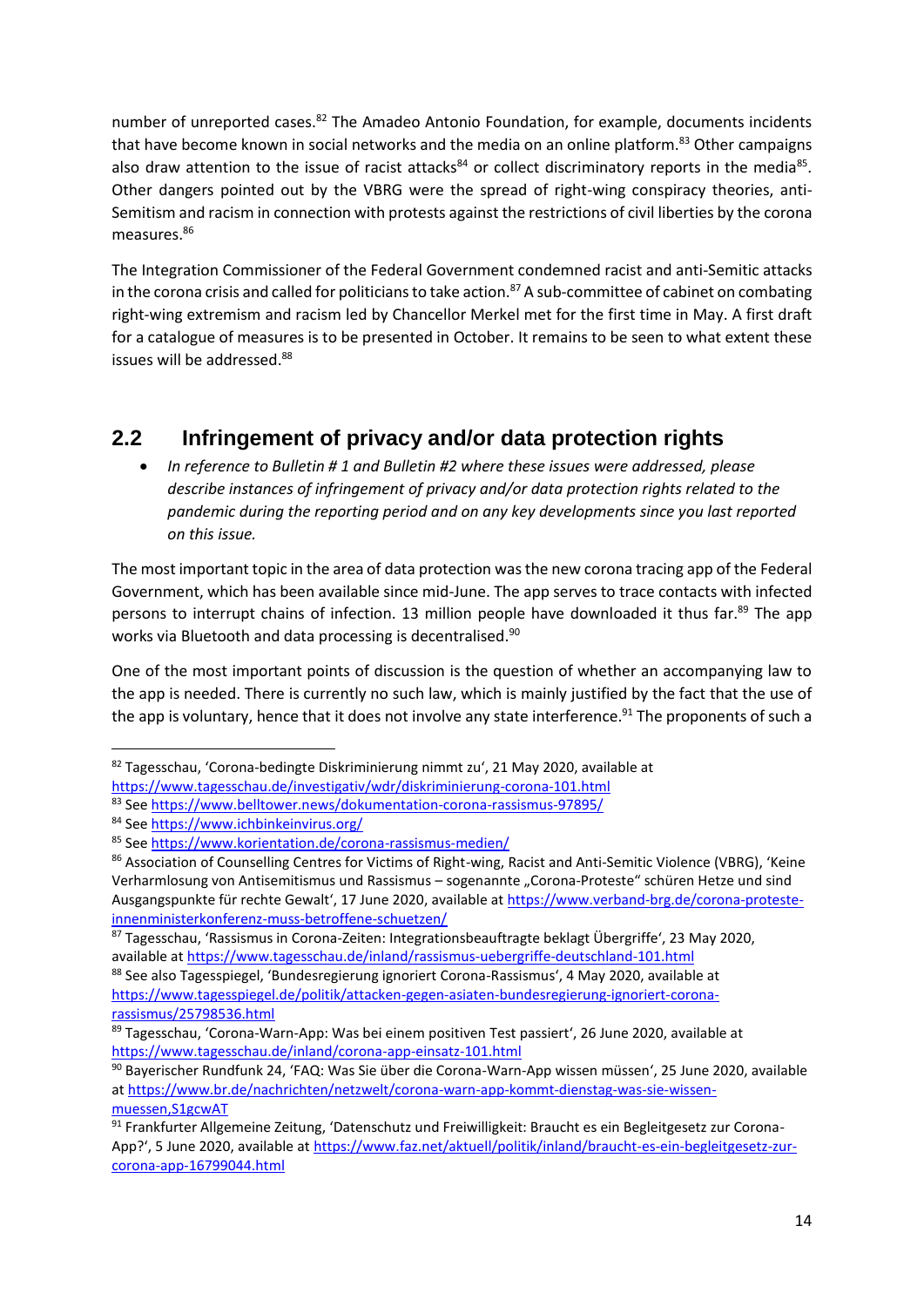law argued that it was necessary to guarantee, amongst others, the voluntary nature and purpose limitation of the app by law. The leader of the Green parliamentary group argued that a law could restore trust already lost, increase the acceptance of the app in society and provide legal clarity.<sup>92</sup> In a press release, the Federal Commissioner for Data Protection and Freedom of Information stated that from the perspective of data protection, he did not see a reason against installing the app.<sup>93</sup> Furthermore, the Conference of Federal and *Länder* Data Protection Commissioners also emphasised that the voluntary nature of its use should not be undermined by its improper use. Thus, access to official facilities, workplaces, shops, restaurants, etc. should not be made dependent on presentation of the app. This would not be compatible with the concept of voluntary use and would discriminate against those who do not use the app.<sup>94</sup>

As far as data security is concerned, the TÜV, a technical testing organisation, criticised some weaknesses in the TAN system, which is supposed to prevent misuse with falsely reported infections, but gave the app a positive report on data security overall.<sup>95</sup>

Another issue relevant to data protection law was that the corona regulations of the *Länder* stipulated that in order to trace chains of infection in several places such as restaurants or hotels or hairdressing salons, data of guests had to be collected.<sup>96</sup> In numerous *Länder*, the data protection commissioners received complaints that openly visible collection lists were used from which guests could read or even photograph information about other guests. However, according to the corona regulations of the Länder, the data must not be disclosed to unauthorised third parties.<sup>97</sup> For this reason, numerous data protection officers of the *Länder* pointed out that a single form should be used for each person.<sup>98</sup>

**.** 

<sup>92</sup> Frankfurter Allgemeine Zeitung, 'Datenschutz und Freiwilligkeit: Braucht es ein Begleitgesetz zur Corona-App?', 5 June 2020, available at [https://www.faz.net/aktuell/politik/inland/braucht-es-ein-begleitgesetz-zur](https://www.faz.net/aktuell/politik/inland/braucht-es-ein-begleitgesetz-zur-corona-app-16799044.html)[corona-app-16799044.html](https://www.faz.net/aktuell/politik/inland/braucht-es-ein-begleitgesetz-zur-corona-app-16799044.html)

<sup>93</sup> Germany, Federal Commissioner for Data Protection and Freedom of Information (Bundesbeauftragter für Datenschutz und Informationsfreiheit), 'Datenschutz bei Corona-Warn-App ausreichend', 16 June 2020, available a[t https://www.bfdi.bund.de/DE/Infothek/Pressemitteilungen/2020/12\\_Corona-Warn-App.html](https://www.bfdi.bund.de/DE/Infothek/Pressemitteilungen/2020/12_Corona-Warn-App.html)

<sup>94</sup> Data Protection Conference (Datenschutzkonferenz), 'Datenschutzfreundliches Grundkonzept der Corona-Warn-App –

Freiwilligkeit darf nicht durch zweckwidrige Nutzung untergraben werden!', available at [https://www.datenschutzkonferenz-online.de/media/pm/20200616\\_pm\\_corona\\_warn\\_app.pdf](https://www.datenschutzkonferenz-online.de/media/pm/20200616_pm_corona_warn_app.pdf) 95 Süddeutsche Zeitung, 'Corona-Warn-App startet am Dienstag', 14 June 2020, available at <https://www.sueddeutsche.de/digital/corona-app-start-dienstag-1.4935639>

<sup>96</sup> For restaurants in Bavaria see for instance section 13 (4) sentence 3 'Sechste Bayerische Infektionsschutzmaßnahmenverordnung' in conjunction with 'Corona-Pandemie: Hygienekonzept Gastronomie', available at <https://www.verkuendung-bayern.de/baymbl/2020-348/>; <https://www.verkuendung-bayern.de/baymbl/2020-291/>

<sup>97</sup> See for instance section 4 (2) 'Landesverordnung zur Bekämpfung des Coronavirus SARS-CoV-2 Schleswig-Holstein', available at [https://schleswig-](https://schleswig-holstein.de/DE/Schwerpunkte/Coronavirus/Erlasse/Landesverordnung_Corona.html#doc215c4238-f97d-40cc-8439-d4d4bc6c2ba7bodyText4)

[holstein.de/DE/Schwerpunkte/Coronavirus/Erlasse/Landesverordnung\\_Corona.html#doc215c4238-f97d-40cc-](https://schleswig-holstein.de/DE/Schwerpunkte/Coronavirus/Erlasse/Landesverordnung_Corona.html#doc215c4238-f97d-40cc-8439-d4d4bc6c2ba7bodyText4)[8439-d4d4bc6c2ba7bodyText4](https://schleswig-holstein.de/DE/Schwerpunkte/Coronavirus/Erlasse/Landesverordnung_Corona.html#doc215c4238-f97d-40cc-8439-d4d4bc6c2ba7bodyText4)

<sup>98</sup> See for Instance Norddeutscher Rundfunk, 'Corona und Datenschutz: Offene Gästelisten nicht erlaubt', 11 June 2020, available a[t https://www.ndr.de/nachrichten/schleswig-holstein/Corona-und-Datenschutz-Offene-](https://www.ndr.de/nachrichten/schleswig-holstein/Corona-und-Datenschutz-Offene-Gaestelisten-sind-unzulaessig,gastro146.html)[Gaestelisten-sind-unzulaessig,gastro146.html](https://www.ndr.de/nachrichten/schleswig-holstein/Corona-und-Datenschutz-Offene-Gaestelisten-sind-unzulaessig,gastro146.html); Süddeutsche Zeitung, 'Datenschutzbeauftragte: Offene Gästelisten nicht erlaubt', 2 June 2020, available at [https://www.sueddeutsche.de/politik/datenschutz](https://www.sueddeutsche.de/politik/datenschutz-datenschutzbeauftragte-offene-gaestelisten-nicht-erlaubt-dpa.urn-newsml-dpa-com-20090101-200602-99-277982)[datenschutzbeauftragte-offene-gaestelisten-nicht-erlaubt-dpa.urn-newsml-dpa-com-20090101-200602-99-](https://www.sueddeutsche.de/politik/datenschutz-datenschutzbeauftragte-offene-gaestelisten-nicht-erlaubt-dpa.urn-newsml-dpa-com-20090101-200602-99-277982) [277982](https://www.sueddeutsche.de/politik/datenschutz-datenschutzbeauftragte-offene-gaestelisten-nicht-erlaubt-dpa.urn-newsml-dpa-com-20090101-200602-99-277982)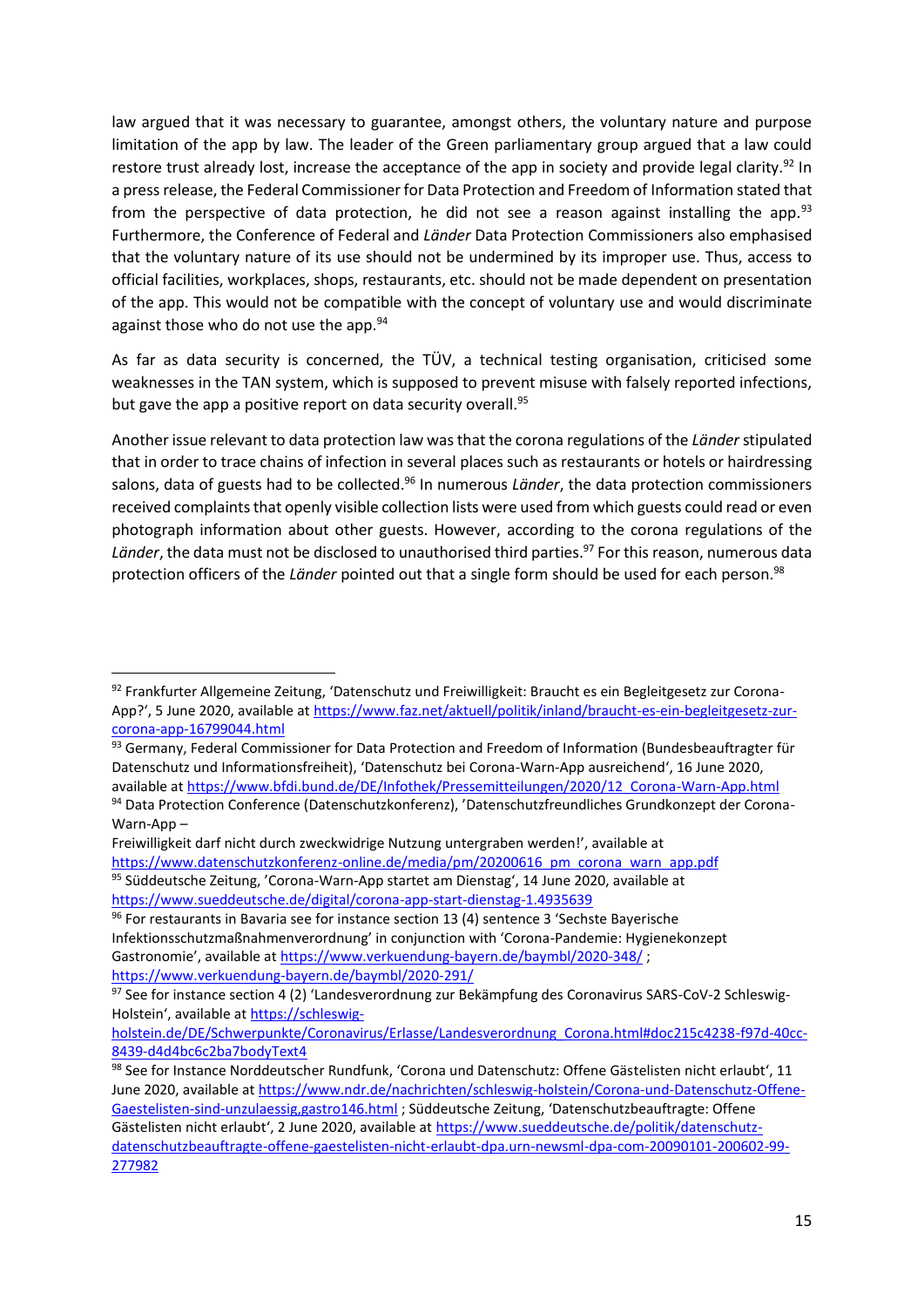## **2.3 Spread of disinformation online**

 *In reference to Bulletin #1 where these issues were addressed, please describe measures taken to counter the spread of disinformation online, during the reporting period and on any key developments since you last reported on this issue.*

Disinformation about the coronavirus, particularly in social media, remained a major problem. For example, in a survey commissioned by the State Office for Media of North Rhine-Westphalia (*Landesanstalt für Medien NRW*), more than 80% of those surveyed said they believed they had already encountered disinformation about coronavirus on the Internet.<sup>99</sup>

Several public and private organisations were active in checking and correcting false reports or in giving tips on how to detect false reports.<sup>100</sup> In addition, studies on the dissemination of misinformation were published, such as an evaluation of 1,800 indications from readers on possible disinformation about the corona virus<sup>101</sup>, or a fact-check analysis from France, Germany, Italy, Spain and Great Britain on the dissemination of disinformation<sup>102</sup>. In an interview, the head of a general research project on disinformation gave advice for people who were confronted with potential misinformation.<sup>103</sup>

Similarly, the Federal Government was dealing with the topic: In a podcast of the Government, for example, the dangers and backgrounds of fake news were addressed and it was explained how it could be identified.<sup>104</sup> In addition, the Government created articles on myths and false reports in relation to the virus.<sup>105</sup> The Government's spokesman also addressed the topic and emphasised that the task of the Federal Government was to inform citizens and the media transparently and comprehensively about the challenges associated with the virus. Furthermore, he explained that the Government's

1

<sup>99</sup> State Office for Media of North-Rhine Westphalia (Landesanstalt Medien NRW), 'Über 80 Prozent der Internetnutzerinnen und -nutzer haben bereits Desinformationen zu Corona wahrgenommen ', 7 May 2020, available a[t https://www.medienanstalt-nrw.de/presse/pressemitteilungen/pressemitteilungen-](https://www.medienanstalt-nrw.de/presse/pressemitteilungen/pressemitteilungen-2020/2020/mai/ueber-80-prozent-der-internetnutzerinnen-und-nutzer-haben-bereits-desinformation-zu-corona-wahrgenommen.html)[2020/2020/mai/ueber-80-prozent-der-internetnutzerinnen-und-nutzer-haben-bereits-desinformation-zu](https://www.medienanstalt-nrw.de/presse/pressemitteilungen/pressemitteilungen-2020/2020/mai/ueber-80-prozent-der-internetnutzerinnen-und-nutzer-haben-bereits-desinformation-zu-corona-wahrgenommen.html)[corona-wahrgenommen.html](https://www.medienanstalt-nrw.de/presse/pressemitteilungen/pressemitteilungen-2020/2020/mai/ueber-80-prozent-der-internetnutzerinnen-und-nutzer-haben-bereits-desinformation-zu-corona-wahrgenommen.html)

<sup>100</sup> See https://www.br.de/nachrichten/faktenfuchs-faktencheck,QzSIzI3 ;

<https://correctiv.org/faktencheck/coronavirus/> ; [https://www.bpb.de/presse/307058/podcast-zu-corona](https://www.bpb.de/presse/307058/podcast-zu-corona-verschwoerungstheorien)[verschwoerungstheorien](https://www.bpb.de/presse/307058/podcast-zu-corona-verschwoerungstheorien)

<sup>101</sup> Correctiv, 'Datenanalyse: Nutzer finden fragwürdige Corona-Informationen vor allem auf YouTube und verbreiten sie über Whatsapp', 12 May 2020, available at

[https://correctiv.org/faktencheck/hintergrund/2020/06/18/corona-pcr-test-und-vortestwahrscheinlichkeit-so](https://correctiv.org/faktencheck/hintergrund/2020/06/18/corona-pcr-test-und-vortestwahrscheinlichkeit-so-kann-es-zu-falschen-ergebnissen-kommen)[kann-es-zu-falschen-ergebnissen-kommen](https://correctiv.org/faktencheck/hintergrund/2020/06/18/corona-pcr-test-und-vortestwahrscheinlichkeit-so-kann-es-zu-falschen-ergebnissen-kommen)

<sup>102</sup> Correctiv, 'Faktencheck-Analyse aus fünf europäischen Ländern zeigt, wie sich Desinformation zu Covid-19 verbreitet', 30 June 2020, available at

[https://correctiv.org/faktencheck/hintergrund/2020/06/30/faktencheck-analyse-aus-fuenf-europaeischen](https://correctiv.org/faktencheck/hintergrund/2020/06/30/faktencheck-analyse-aus-fuenf-europaeischen-laendern-zeigt-wie-sich-desinformation-zu-covid-19-verbreitet)[laendern-zeigt-wie-sich-desinformation-zu-covid-19-verbreitet](https://correctiv.org/faktencheck/hintergrund/2020/06/30/faktencheck-analyse-aus-fuenf-europaeischen-laendern-zeigt-wie-sich-desinformation-zu-covid-19-verbreitet) [; https://covidinfodemiceurope.com/](https://covidinfodemiceurope.com/)

<sup>103</sup> <https://www.bmbf.de/de/so-gehen-sie-richtig-mit-fake-news-zu-corona-um-11226.html> ; see also [https://www.spiegel.de/wissenschaft/mensch/corona-krise-und-klimawandel-fuenf-desinformations-tricks](https://www.spiegel.de/wissenschaft/mensch/corona-krise-und-klimawandel-fuenf-desinformations-tricks-die-jeder-kennen-sollte-a-6892ff9b-fb28-43ae-8438-55b49d607e57)[die-jeder-kennen-sollte-a-6892ff9b-fb28-43ae-8438-55b49d607e57](https://www.spiegel.de/wissenschaft/mensch/corona-krise-und-klimawandel-fuenf-desinformations-tricks-die-jeder-kennen-sollte-a-6892ff9b-fb28-43ae-8438-55b49d607e57) ;

[https://www.rnz.de/nachrichten/buchen\\_artikel,-main-tauber-kreis-landratsamt-geht-gegen-corona-fake](https://www.rnz.de/nachrichten/buchen_artikel,-main-tauber-kreis-landratsamt-geht-gegen-corona-fake-news-und-verschwoerungstheorien-vor-_arid,519226.html)[news-und-verschwoerungstheorien-vor-\\_arid,519226.html](https://www.rnz.de/nachrichten/buchen_artikel,-main-tauber-kreis-landratsamt-geht-gegen-corona-fake-news-und-verschwoerungstheorien-vor-_arid,519226.html)

<sup>104</sup> Germany, Federal Government (Bundesregierung), 'Podcast Corona aktuell: Quellen müssen hinterfragt werden!', 21 April 2020, available at [https://www.bundesregierung.de/breg-de/themen/coronavirus/podcast](https://www.bundesregierung.de/breg-de/themen/coronavirus/podcast-corona-aktuell-5-1745210)[corona-aktuell-5-1745210](https://www.bundesregierung.de/breg-de/themen/coronavirus/podcast-corona-aktuell-5-1745210)

<sup>105</sup> Germany, Federal Government (Bundesregierung), 'Fake News in den sozialen Medien: Antworten auf häufige Zweifel und Mythen', 23 April 2020, available at [https://www.bundesregierung.de/breg](https://www.bundesregierung.de/breg-de/themen/coronavirus/falschmeldungen-erkennen-1738120)[de/themen/coronavirus/falschmeldungen-erkennen-1738120](https://www.bundesregierung.de/breg-de/themen/coronavirus/falschmeldungen-erkennen-1738120)